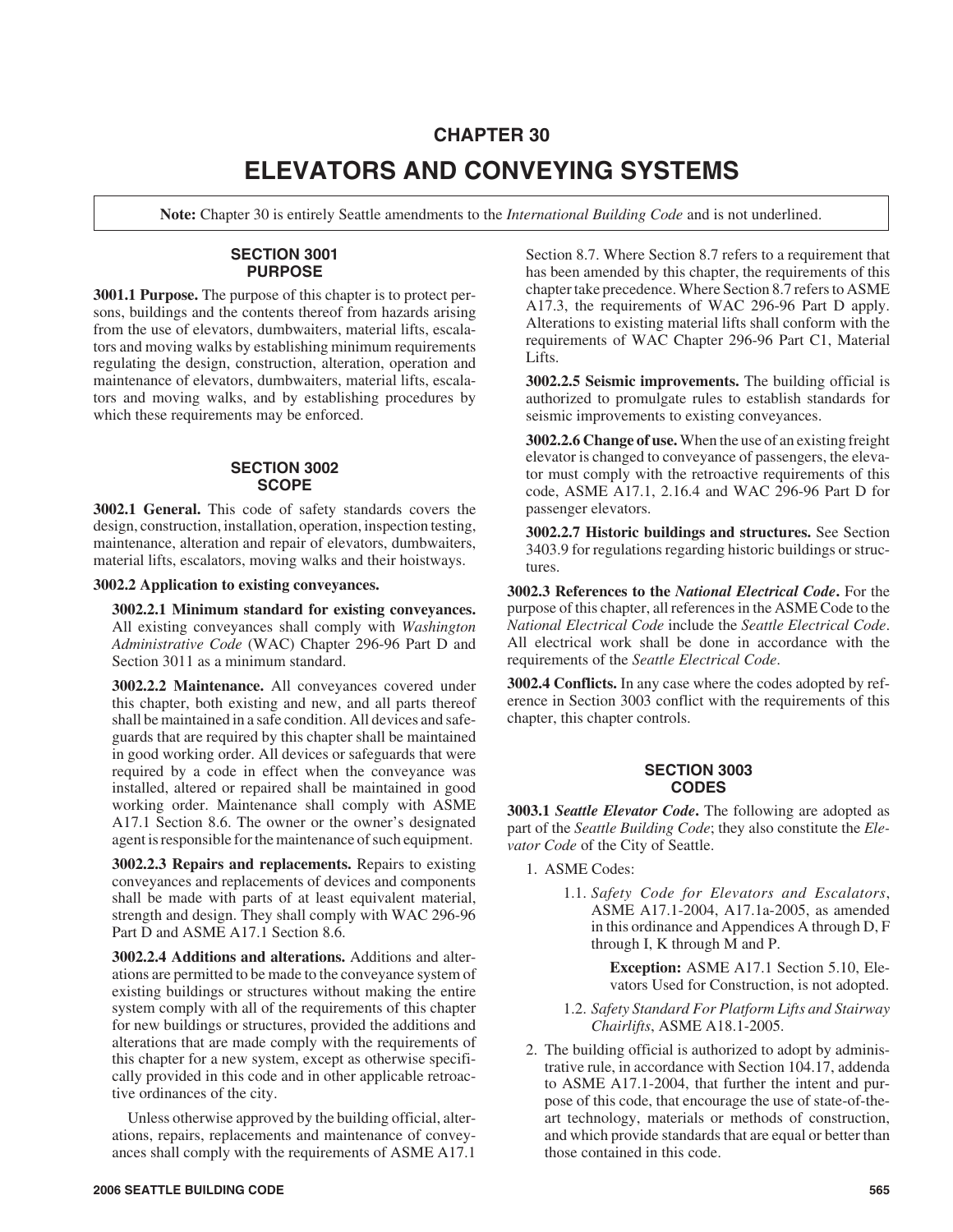3. Safety regulations for all elevators, dumbwaiters, escalators and other conveyances, *Washington Administrative Code* Chapter 296-96.

> **Exception:** The following sections of WAC Chapter 296-96 are not part of the Elevator Code of the City of Seattle:

- 1. Part B, Licenses and Fees for all Elevators, Dumbwaiters, Escalators, and Other Devices, WAC 296-96-00900 through -01075.
- 2. Part B-1, Regulations and Fees for All Elevators, Dumbwaiters, Escalators and Other Conveyances
- 3. Part C3, Construction, Operation, Maintenance and Inspection of Private Residence Conveyances for Transporting Property for Residential Use, WAC 296-96-08010 through -08250.
- 4. Part C4, Temporary Hoists, WAC 296-96-09001 through -10002.
- 5. Part C5, Additional Types of Conveyances, WAC 296-96-11001 through -20005.

**3003.2 Licensing.** All persons and firms working on conveyances in Seattle shall comply with RCW chapter 70.87 and WAC chapter 296-96.

# **SECTION 3004 DEFINITIONS**

**3004.1 Definitions.** The following definitions are in addition to ASME A17.1 Section 1.3, RCW 70.87, *Laws Governing Elevators and Other Lifting Devices*, and Chapter 2 of this code.

**ALTERATIONS, REPAIRS AND REPLACEMENTS.** See ASME A17.1 Section 1.3.

**ASME CODE.** Those portions of the *American National Standard Safety Code for Elevators and Escalators* adopted by reference in Section 3003.

**AUTOMATIC ELEVATOR.** A type of elevator that does not require an attendant. All calls are registered by the passengers.

**AUTOMOBILE PARKING ELEVATOR.** An elevator located in either a stationary or horizontally moving hoistway and used exclusively for parking automobiles where, during the parking process, each automobile is moved under its own power onto and off the elevator directly into parking spaces or cubicles in line with the elevator and where no persons are normally stationed on any level except the receiving level.

**CONTROL ROOM, ELEVATOR, DUMBWAITER, MATERIAL LIFT.** An enclosed control space outside the hoistway, intended for full bodily entry, that contains the motor controller. The room could also contain electrical and/or mechanical equipment used directly in connection with the elevator, dumbwaiter or material lift but not the electric driving machine or the hydraulic machine.

**CONTROL SPACE, ELEVATOR, DUMBWAITER, MATERIAL LIFT.** A space inside or outside the hoistway, intended to be accessed with or without full bodily entry, that

contains the motor controller. This space could also contain electrical and/or mechanical equipment used directly in connection with the elevator, dumbwaiter or material lift but not the electric driving machine or the hydraulic machine.

**CONVEYANCE.** An elevator, accessibility lift, escalator, dumbwaiter, material lift, automobile parking elevator or moving walk.

**CONVEYANCES IN SERVICE.** Units that are in operation, are inspected and certified by the building official for operation.

**CONVEYANCES OUT OF SERVICE.** The use of the unit has been prohibited either temporarily or permanently in accordance with Section 3005 below.

**ENFORCING AUTHORITY.** As used in the ASME Code means the building official.

**EXISTING INSTALLATIONS.** All conveyances that have been tested and approved for use by the building official.

**INSPECTOR.** Inspectors employed by the City of Seattle and working under the direction of the building official.

**MACHINE ROOM AND CONTROL ROOM, REMOTE, ELEVATOR, DUMBWAITER, MATERIAL LIFT.** A machine room or control room that is not attached to the outside perimeter or surface of the walls, ceiling or floor of the hoistway.

**MACHINE ROOM, ELEVATOR, DUMBWAITER, MATERIAL LIFT.** An enclosed machinery space outside the hoistway, intended for full bodily entry, that contains the electric driving machine or the hydraulic machine. The room could also contain electrical and/or mechanical equipment used directly in connection with the elevator, dumbwaiter or material lift.

**MACHINERY SPACE, ELEVATOR, DUMBWAITER, MATERIAL LIFT.** A space inside or outside the hoistway, intended to be accessed with or without full bodily entry, that contains elevator, dumbwaiter or material lift mechanical equipment, and could also contain electrical equipment used directly in connection with the elevator, dumbwaiter or material lift. This space could also contain the electric driving machine.

**MACHINERY SPACE AND CONTROL SPACE, REMOTE, ELEVATOR, DUMBWAITER, MATERIAL LIFT.** A machinery space or control space that is not within the hoistway, machine room or control room, and that is not attached to the outside perimeter or surface of the walls, ceiling or floor of the hoistway.

**MATERIAL LIFT.** A fixed, stationary conveyance that:

- 1. Has a car or platform that moves in guides;
- 2. Serves two or more floors or landings of a building or structure;
- 3. Has a vertical rise of at least 30 inches (762 mm) and no more than 60 feet (18 288 mm);
- 4. Has a maximum speed of 50 feet (15 240 mm) per minute;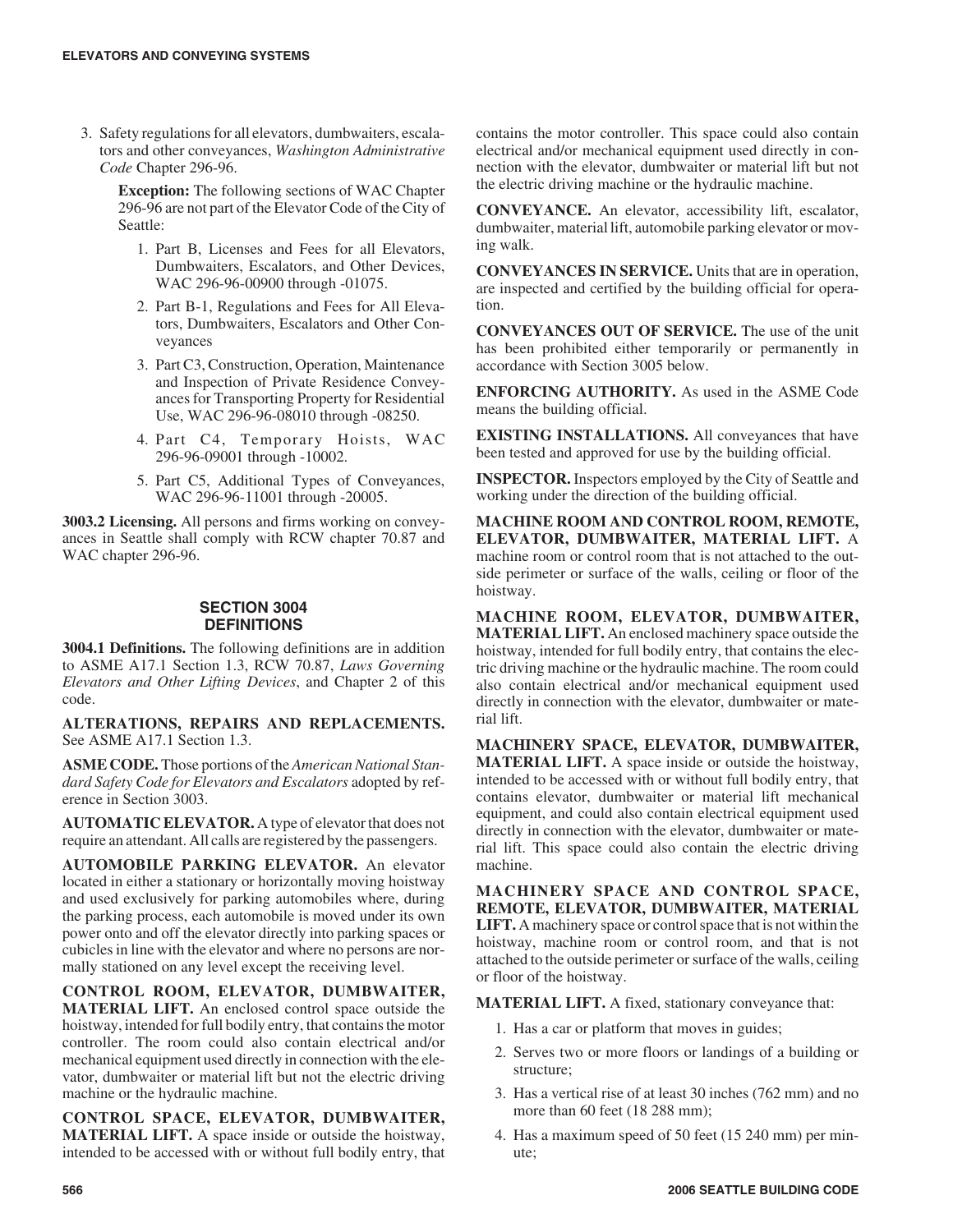- 5. Is an isolated, self-contained lift and is not a part of a conveying system;
- 6. Travels in an inclined or vertical, but not horizontal, direction;
- 7. Is operated only by, or under the direct supervision of, an individual designated by the employer; and
- 8. Is installed in a commercial or industrial area, and not in an area that is open to access by the general public.

# **SECTION 3005 AUTHORITY TO DISCONNECT UTILITIES, TAKE CONVEYANCES OUT OF SERVICE AND INVESTIGATE ACCIDENTS**

**3005.1 Disconnection of utilities.**In addition to the provisions for Emergency Orders provided in Section 102.2, the building official is authorized to disconnect or order discontinuance of any utility service or energy supply to equipment regulated by this code in cases of emergency or where necessary for safety to life and property. Such utility service shall be discontinued until the equipment, appliances, devices or wiring found to be defective or defectively installed are replaced, repaired or restored to a safe condition. Proper posting and seals shall be affixed to the equipment to prevent inadvertent use.

**3005.2 Conveyances out of service.** A conveyance shall be taken out of service temporarily after the building official has inspected the unit for proper parking of the car, securing the hoistway openings and disconnection of power. A seal and tag shall be placed on the equipment to insure against unauthorized use. A conveyance is permitted to remain in a temporarily out-of-service status for a period not to exceed 2 years, after which time it shall be placed in a permanently out-of-service status.

**Exception:** Elevators that could be returned to service without repair are permitted to remain in a temporary out-of-service status with approval of the building official.

A conveyance shall be placed permanently out of service by landing the car and counterweights and removing the hoisting cables or fluid lines. Conveyances placed in a permanently out-of-service status shall have the hoistway sealed off for fire protection by securing existing doors.

Conveyances in an out-of-service status either temporarily or permanently are permitted to be placed back into service and classified as an existing installation unless determined to be hazardous by the building official. Requirements in effect at that time must be completed before certification and use. No installation or reconnection of hydraulic elevators powered by city water pressure is permitted.

**3005.3 Report and investigation of accidents.** The owner or the owner's authorized agent shall promptly notify the building official of each accident involving a conveyance that requires the service of a physician or results in a disability exceeding one day, and shall afford the building official every facility for investigating and inspecting the accident. The building official shall without delay, after being notified, make an inspection and shall place on file a full and complete report of the accident. The report shall give in detail all material facts and information

available and the cause or causes, so far as they can be determined. The report shall be open to public inspection at all reasonable hours. If an accident involves the failure or destruction of any part of the construction or the operating mechanism of a conveyance, the use of the conveyance is forbidden until it has been made safe, it has been reinspected and any repairs, changes or alterations have been approved by the department and a permit has been issued by the building official. The removal of any part of the damaged construction or operating mechanism from the premises is forbidden until the building official grants permission to do so.

# **SECTION 3006 INSTALLATION AND ALTERATION PERMITS**

**3006.1 Installation permits.** A permit issued by the building official is required to install any elevator, escalator, dumbwaiter, automobile parking elevator, material lift or moving walk. A separate permit shall be obtained for each conveyance installed regardless of location and/or contract arrangements.

**3006.2 Alteration/repair permits.** A permit is required to make any alterations to existing elevators, escalators, dumbwaiters, automobile parking elevators, material lifts, moving walks or lifts for people with disabilities. A separate permit shall be obtained for each conveyance altered or relocated regardless of location and/or contract arrangements.

# **Exceptions:**

- 1. Permits for repairs required by inspection reports are permitted to be combined for a single building.
- 2. The building official is permitted to issue a single permit for minor alterations to more than one conveyance that do not require individual retesting of each conveyance.
- 3. No permit shall be required for ordinary repairs made with parts of the same materials, strength and design normally necessary for maintenance.
- 4. No permit shall be required for: modifications of cars that do not change the weight or materials (see ASME A17.1, 8.7.2.15.2 and 8.7.3.21); connection of alarm to stop switch; securing of car top exit cover; installation of door extension panels, cable guards, switch covers, access ladders or access modification; capacity posting; repairs of lighting fixtures, counterweight and pit guards; photoelectric eye devices and/or repairs to hoistway enclosures. All such installations and/or modifications shall be in conformance with the requirements of this code.

**3006.3 Expiration and renewal of permits.** Section 106.9 applies to permits required by this chapter.

# **SECTION 3007 PLANS AND SPECIFICATIONS**

**3007.1 Plans and specifications.** Two sets of drawings shall be submitted with applications for installations of new elevators, escalators, dumbwaiters, automobile parking elevators, material lifts and moving walks.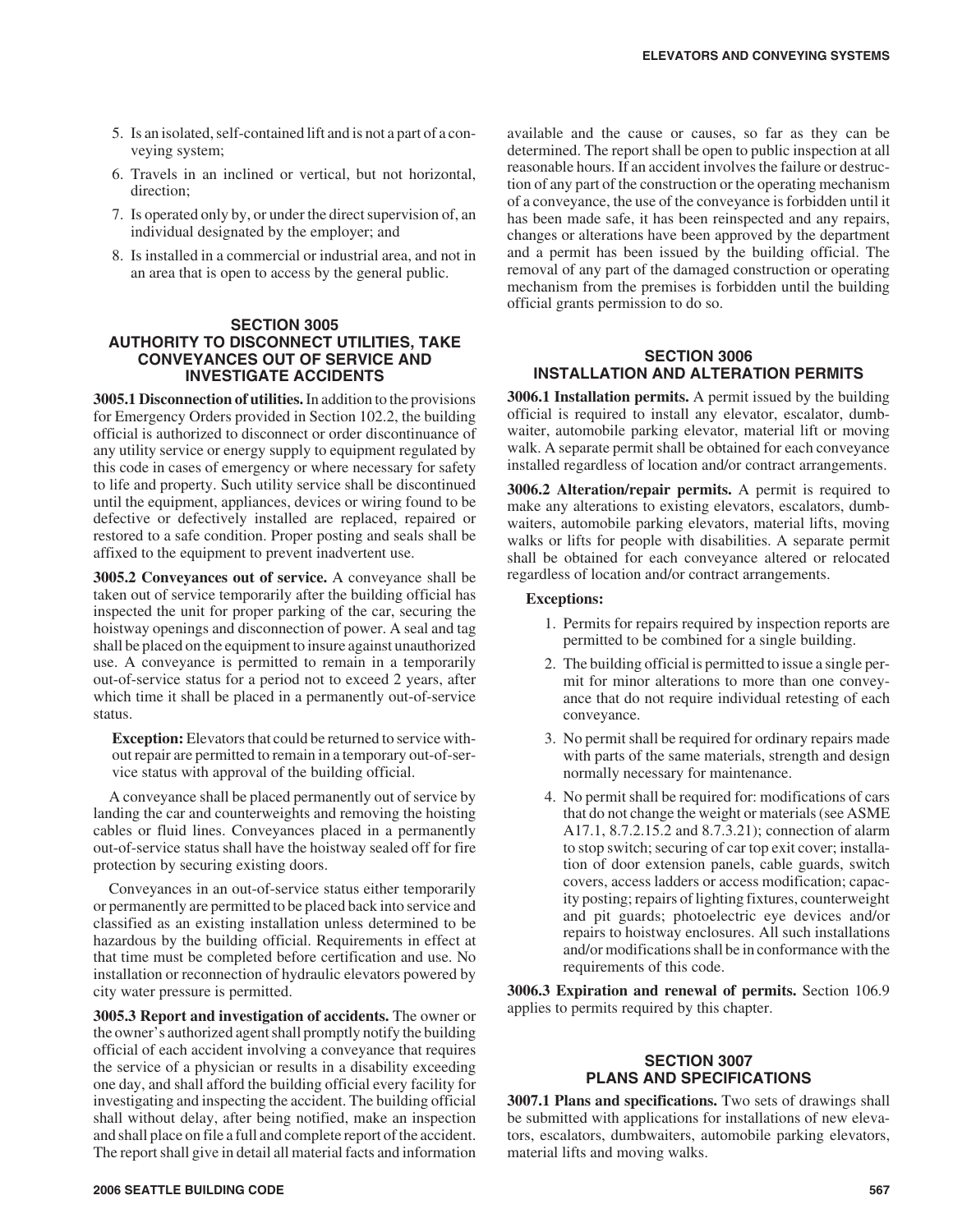In lieu of complete erection drawings and plans the building official is permitted to require details of any portion of an installation. If an installation requires material, fabrication or construction other than recognized standard types, has an offset car frame or is an observation-type elevator installed in other than a fully enclosed hoistway, drawings and details shall be submitted with the application for permit.

# **SECTION 3008 REQUIRED INSTALLATION INSPECTIONS**

**3008.1 Required installation inspection.** It is the duty of the person doing the work authorized by a permit to notify the building official that such work is ready for inspection.

It is the duty of the person requesting any inspections required by this chapter to provide access to and means for proper inspection of such work.

Final inspection shall be called for when the work described on the permit has been completed, and when ready for testing with weights and instruments as needed. A final inspection is required after all wiring has been completed and all permanent fixtures such as switches, outlet receptacles, plates, lighting fixtures and all other equipment has been properly installed and the hoistway and machine rooms are properly completed.

# **SECTION 3009 CERTIFICATES OF INSPECTION AND OPERATION**

**3009.1 Certificates required.** It is a violation of this code to operate any elevator, escalator, dumbwaiter, automobile parking elevator, material lift or moving walk without a certificate of inspection or authorization of temporary use issued by the building official. A certificate of inspection shall be issued following an inspection by the building official showing that the conveyance has been found to be in safe operating condition and applicable fees for inspection time, as set forth in the Fee Subtitle, have been paid. The certificate is valid until 45 days after the next inspection or until the certificate is withdrawn, whichever comes first.

**Exception:** The building official is permitted to, after inspection of a conveyance under construction, authorize temporary use of the conveyance without issuing a certificate of inspection if the building official determines that temporary operation of the conveyance is reasonably safe. The building official is permitted to authorize temporary use for a period not to exceed 60 days to allow completion of the installation and passing of the final inspection.

If, at any time during the period of temporary use, the building official determines that the building owner is not making adequate progress toward obtaining a certificate of inspection, the building official is permitted to withdraw the temporary use approval on 7-days notice. The building official is authorized to forbid further use of the conveyance until a certificate of inspection is obtained.

If any conveyance is found to be unsafe or fails to comply with a notice of correction, the building official is authorized to withdraw the certificate of inspection.

**3009.2 Periodic inspections.** The building official shall cause inspections to be made of every conveyance at intervals of 12 months or as soon thereafter as is practical. The inspector shall file a full and correct report on each conveyance with the building official that shall note any ordinance violations, corrections required and/or the general condition of the conveyance.

**3009.3 Inspection report by building official.** After each required inspection of a conveyance the building official shall mail a copy of the inspection report to the owner of the conveyance inspected. If inspection shows a conveyance to be in violation of the requirements of this chapter, the building official shall issue a notice in writing listing the corrections to be made to the conveyance that are necessary to bring it into compliance with this chapter and is authorized to order the operation thereof discontinued until the corrections are made.

**3009.4 Inspections, tests and test reports.** Reports of required tests shall be submitted to the owner and to the building official on forms furnished by the building official. Performance of required tests and their cost shall be the responsibility of the owner. Identification of conveyances shall be noted by use of assigned city numbers.

# **SECTION 3010 REQUIREMENTS FOR OPERATION AND MAINTENANCE**

**3010.1 Requirements for operation and maintenance.** The owner is responsible for the safe operation and maintenance of each device regulated by this chapter. The installation of pipes, ducts, conduits, wiring and the storage of materials not required for the operation of the elevator is prohibited in machine rooms and hoistways. See Section 3022. Sidewalk elevators in public places are also subject to the requirements of Title 15, *Seattle Municipal Code*, Street and Sidewalk Use, as amended. See Part 8 of ASME A17.1 for requirements for operation and maintenance.

#### **SECTION 3011 RETROACTIVE REQUIREMENTS FOR EXISTING INSTALLATIONS**

**3011.1 General.** Existing conveyances shall be made to comply with WAC 296-96 Part D, *Regulations for Existing Elevators, Dumbwaiters, and Escalators,* and the provisions of this section.

**3011.2 Doors to elevator and dumbwaiter machine rooms.** Doors to elevator and dumbwaiter machine rooms, control rooms, machinery spaces and control spaces shall be self-closing and self-locking. The lock shall be a spring-type lock arranged to permit the door to be opened from the inside without a key, incapable of being left in the unlocked position, and accessible only by a key from the outside.

**3011.3 Key retainer box.** A key retainer box locked and keyed to the standard City access key for elevator access and operation keys shall be provided. The key retainer box shall meet the following standards:

1. Dimensions - 8 inches (203 mm) high, 6 inches (152 mm) wide, 1 inch (25 mm) deep.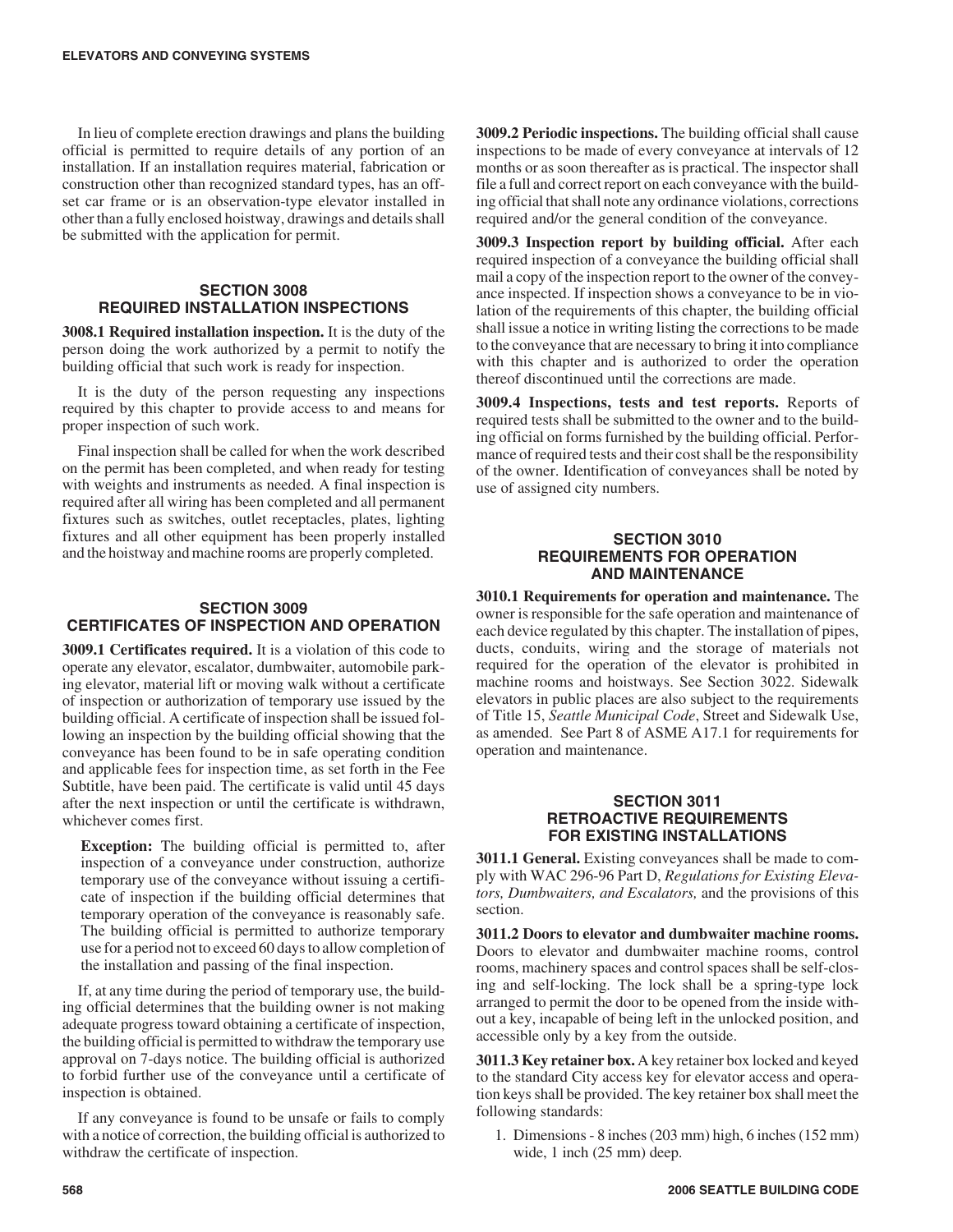- 2. Material 16 gauge steel welded.
- 3. Color red (unless located in the main lobby above the hall call button, 6 feet (1829 mm) nominal above the floor).
- 4. Labeling "FOR FIRE DEPARTMENT USE."
- 5. Lock Ace 1-inch (25 mm) cylinder cam lock key #39504.

The key retainer box is to be installed at the designated recall floor above the Phase I recall switch or in the main lobby above the hall call button when no recall feature exists. The key retainer box is to be mounted 6 feet (1829 mm) nominal above the floor. The building official is permitted to approve other locations upon request.

Key retainer boxes are permitted to comply with Section 3016.9 as an alternative to complying with this section.

**3011.4 Elevator access keys.** Keys for access to and for the operation of elevator equipment shall be tagged and retained in the key retainer box. The key retainer box shall contain fire emergency service keys (Phase I and II, one key for each switch) and keys for any of the following that are in the building:

- 1. Machine room door;
- 2. Secondary level door;
- 3. Pit door;
- 4. Roof door;
- 5. Independent, hospital emergency and/or attendant operation;
- 6. Hoistway access;
- 7. Mechanical hoistway access devices (broken arm, lunar, etc.);
- 8. Miscellaneous switches with locks;
- 9. Fire alarm panel room;
- 10. Sprinkler valve control room.

**3011.5 Dumbwaiter machinery access.** Access doors to dumbwaiter machinery space shall be provided with electric contacts and labeled on the exterior side "DANGER - DUMB-WAITER MACHINE" in 1-inch letters.

**3011.6 Machine space lighting and receptacles.** Permanent electric lighting shall be provided in all machine rooms and machinery spaces. The illumination shall be not less than 10 foot-candles (108 lux) at the floor level. The lighting control switch shall be located within easy reach of the access to the room or space. Where practicable, the light control switch shall be located on the lock-jamb side of the access door. Where practical, elevator pits and machine rooms shall be provided with an electrical receptacle.

**3011.7 Access to terminal landings.** Mechanical access to terminal landings of elevator hoistways shall be provided in accordance with WAC 296-96-23162 (1).

**3011.8 Wall covering material for passenger cars.** All materials exposed to the car interior and the hoistway shall be metal or shall conform to the following:

1. Materials in their end use configuration, other than those covered by paragraph 2 below, shall conform to the following requirements, based on the tests conducted in accordance with the requirements of ASTM E84:

- a. flame spread rating of 0 to 75;
- b. smoke development of 0 to 450.
- 2. Napped, tufted, wove, looped and similar materials in their end use configuration on car enclosure walls shall have a flame spread rating of 0-25.
- 3. Padded protective linings, for temporary use in passenger cars during the handling of freight, shall be of materials conforming to either paragraph 1 or 2 above. The protective lining shall clear the floor by not less than 4 inches (102 mm).
- 4. Floor covering, underlayment and its adhesive shall have a critical radiant flux of not less than 0.45 W/cm2 as measured by ASTM E 648. Floor finish materials of a traditional type such as wood, vinyl, linoleum and terrazzo are permitted to be used.

**Exception:** Handrails, operating devices, ventilating devices, signal fixtures, audio and visual communication devices, and their housings are not required to comply with this Section 3011.8.

**3011.9 Control and operating circuits and overcurrent protection.** Overcurrent protection shall be maintained in accordance with 1984 *National Electrical Code* Section 620-61.

#### **3011.9.1 Control and operating circuits.**

#### **3011.9.1.1 Electric elevators.**

1. For electric elevators, the normal and final terminal stopping device shall not control the same controller switches unless two or more separate and independent switches are provided, two of which shall be closed to complete the driving-machine motor-and-brake circuit in either direction of travel. Where a two- or three-phase alternating current driving-machine motor is used, these switches shall be of the multipole type.

The control shall be so designed and installed that a single ground or short circuit may permit either, but not prevent both, the normal and final stopping device circuits from stopping the car.

- 2. In the design and installation of the control and operating circuits in electric elevators, the following requirements shall be met:
	- 2.1. If springs are used to actuate switches, contactors or relays to break the circuit to stop an elevator at the terminal landings, they shall be of the compression type.
	- 2.2. The completion or maintenance of an electric circuit shall not be used to interrupt the power to the elevator driving-machine motor or brake at the terminal landings, nor to stop the car when the emergency stop switch is opened or any of the electrical protective devices operate.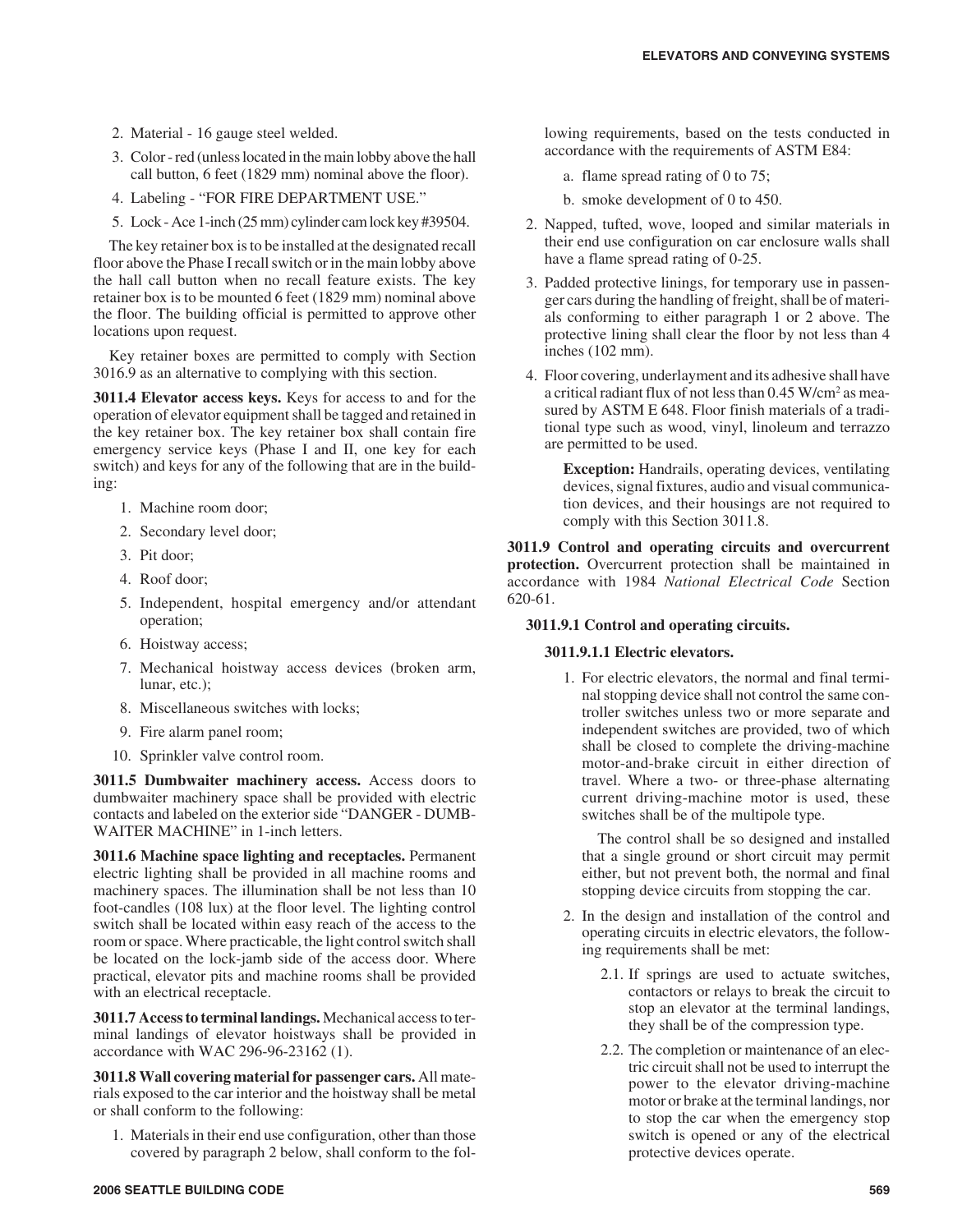**Exception:** The requirements of this rule do not apply to dynamic braking, nor to speed control switches.

- 2.3. The failure of any single magnetically operated switch, contactor or relay to release in the intended manner, or the failure of any static control device to operate as intended, or the occurrence of a single accidental ground, shall not permit the car to start or run if any hoistway door interlock is unlocked or if any hoistway door or car door or gate electric contact is not in the closed position.
- 2.4. If generator-field control is used, means shall be provided to prevent the generator from building up and applying sufficient current to the elevator driving-machine motor to move the car if the elevator motor control switches are in the "OFF" position. The means used shall not interfere with maintenance of an effective dynamic-braking circuit during stopping and standstill conditions.
- 2.5. The control circuits shall be so designed and installed that the car speed in the down direction with rated load in the car, under normal operating conditions with the power supply on or off does not exceed governor tripping speed or 125 percent of rated speed, whichever is less.
- 3. Elevators with driving motors employing static control without motor generator sets shall conform to the following requirements:
	- 3.1. Two devices shall be provided to remove power independently from the drivingmachine motor. At least one device shall be an electromechanical contactor.
	- 3.2. The contactor shall be arranged to open each time the car stops.
	- 3.3 The contactor shall open the drivingmachine brake circuit.
	- 3.4. An additional contactor shall be provided to also open the driving-machine brake circuit. This contactor is not required to have contacts in the driving-machine motor circuit.
	- 3.5. The electrical protective devices required by Rule 210.2 of ASME A17.1d-1986 shall control the solid state device and both contactors.

**Exception:** Leveling can take place with power opening of doors and gates as restricted by the requirements of Rules 112.2a(1) and 112.2b(1) of ASME A17.1d-1986.

3.6. After each elevator stop, the car shall not respond to a signal to start unless both contactors are in the deenergized position.

**Exception:** Elevators employing alternating-current hoist motors driven from a direct-current source through a static inverter.

- 4. Elevators employing alternating-current driving motors driven from a direct-current power source through a static inverter shall conform to the following requirements:
	- 4.1. Two separate means shall be provided to independently inhibit the flow of alternating current through the solid state devices that connect the direct-current power source to the alternating-current driving motor. At least one of the means shall be an electromechanical relay.
	- 4.2. The relay shall be arranged to open each time the car stops.
	- 4.3. The relay shall cause the driving-machine brake circuit to open.
	- 4.4. An additional contactor shall be provided to also open the driving-machine brake circuit. This contactor is not required to have contacts in the driving-machine motor circuit.
	- 4.5. The electrical protective devices required by Rule 210.2 of ASME A17.1d-1986 shall control both the means that inhibit the flow of alternating current through the solid state devices and the contactors in the brake circuit.

**Exception:** Leveling can take place with power opening of the doors and gates as restricted by the requirements of Rules 112.2a(1) and 112.2b(1) of ASME A17.1d-1986.

4.6. After each elevator stop, the car shall not respond to a signal to start unless the relay that inhibits the flow of alternating current through the solid state devices, and the contactors in the brake circuit, are in the deenergized position.

**3011.9.1.2 Hydraulic elevators.** The design and installation of the control and operating circuits for hydraulic elevators shall conform to the following requirements:

- 1. Springs, where used to actuate switches, contactors or relays to stop an elevator at the terminals or to actuate electrically operated valves, shall be of the compression type.
- 2. The completion or maintenance of an electric circuit shall not be used to interrupt the power to control-valve-operating magnets nor to the pump driving motor of electrohydraulic elevators under the following conditions:
	- 2.1. To stop the car at the terminals.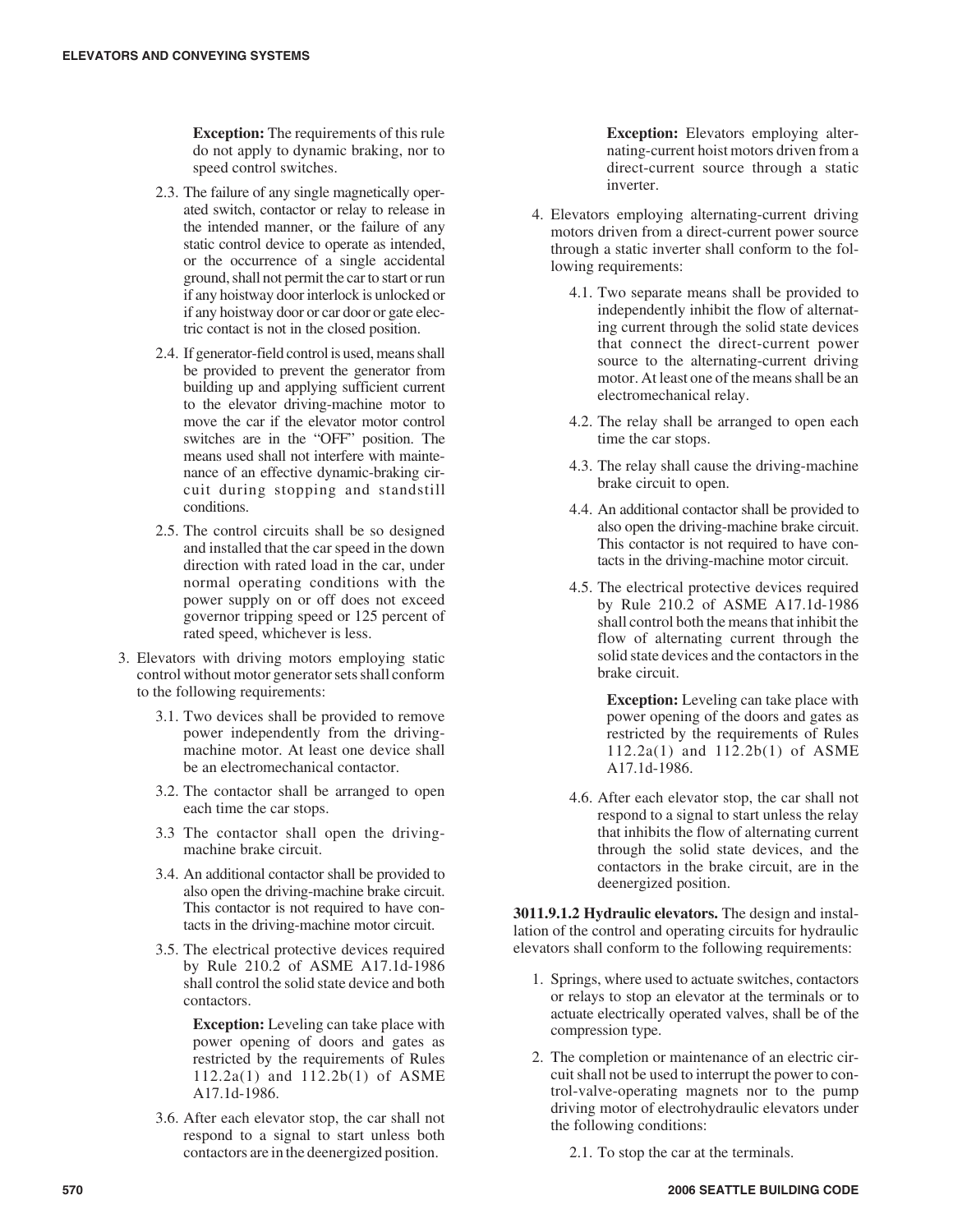- 2.2. To stop the car when the emergency-stop switch or any of the electrical protective devices operate.
- 3. The failure of any single magnetically operated switch, contactor or relay to release in the intended manner or the occurrence of a single accidental ground shall not permit the car to start or run if any hoistway door interlock is unlocked or if any hoistway-door or car-door or gate contact is not in the closed position.

**3011.10 Roped hydraulic elevators.** Roped horizontal hydraulic elevators are permitted to continue in service but once taken out of service shall not be reactivated.

**3011.11 Pit Access and equipment.** Access ladders shall be installed in elevator pits deeper than 3 feet (914 mm).

Pits shall be illuminated by a permanent luminaire that provides not less than 5 foot-candles (54 lux) of illumination at the pit floor. Light bulbs shall be externally guarded to prevent contact and accidental breakage.

Pit light control switches shall be located inside the hoistway of every elevator approximately 48 inches (1219 mm) above the threshold, and either within 18 inches (457 mm) of the access door or within reach from the access floor and adjacent to the pit ladder if provided.

Access shall be provided for safe maintenance and inspection of all equipment located in the pit.

**3011.12 Floor numbers.** Elevator hoistways shall have floor numbers not less than 2 inches (51 mm) in height, placed on the walls and/or doors of hoistways at intervals such that a person in a stalled elevator upon opening the car door could determine the floor position.

**3011.13 Car top work light.** A permanently wired work light and outlet shall be installed on top of freight and passenger elevators to provide adequate illumination for inspection and work in the hoistway. The light shall be provided with a non-keyed switch in or adjacent to the fixture. The fixture shall be protected from accidental breakage.

**3011.14 Labeling.** All equipment (disconnect switches, machines and controllers) operating on a voltage in excess of 250 volts shall be labeled for the voltage used in letters  $\frac{3}{4}$  inch (19 mm) high.

**3011.15 Interior alterations.** Alterations or modifications of elevator car interiors shall comply with ASME A17.1, 8.7.2.15.2 (increase or decrease in deadweight of car), Building Code requirements concerning flame spread ratings for wall coverings (See Chapter 8), and lighting requirements of ASME A17.1.

**3011.16 Illumination.** Illumination in the elevator car shall be maintained unless it is turned off manually by the switch in the car. A readily-accessible and labeled toggle-type test switch shall be provided on the top of the car to cut lighting power manually and test the emergency lighting.

**3011.17 Conveyance number designation.** In any building with more than one elevator, escalator or other type of conveyance a designating number [not less than 2 inches (51 mm) in height] shall be located at the door of the main entrance lobby,

**3011.18 Escalator starting switches.** "Up" and "Down" positions shall be clearly indicated on all starting switches.

**3011.19 Anchorage for elevator equipment.** All elevator equipment, hydraulic or cable type shall be anchored.

**3011.20 Restricted opening of doors.** All existing passenger elevators in Group R, Division 1 hotels and dormitory buildings shall comply with the following:

- 1. When a car is outside the unlocking zone, the hoistway doors or car doors shall be so arranged that the hoistway doors or car doors cannot be opened more than 4 inches (102 mm) from inside the car.
- 2. When the car doors are so arranged that they cannot be opened when the car is outside the unlocking zone, the car doors shall be openable from outside the car without the use of special tools.
- 3. The doors shall be unlocked when the car is within 3 inches (76 mm) above or below the landing and are permitted to be configured to be unlocked up to 18 inches (457 mm) above or below the landing.

# **SECTION 3012 RETROACTIVE REQUIREMENTS FOR EXISTING MATERIAL LIFTS**

**3012.1 General.** Existing material lifts shall be made to comply with the following requirements. (Note: New material lifts shall comply with Section 3013).

**3012.2 Hoistway enclosure gates and doors.** The openings at each material lift landing shall have gates or doors that guard the full width of the opening. A hoistway door shall be vertically sliding, bi-parting, counter-balanced, or horizontally swinging or sliding. Gates and doors shall meet the following requirements:

- 1. A balanced-type, vertically sliding hoistway gate shall extend from not more than 2 inches (51 mm) from the landing threshold to not less than 66 inches (1676 mm) above the landing threshold.
- 2. A gate shall be solid or openwork of a design that will reject a ball 2 inches (51 mm) in diameter. A gate shall be located so that the distance from the hoistway face of the gate to the hoistway edge of the landing sill is not more than  $2^{1/2}$  inches (64 mm). A gate shall be designed and guided so that it will withstand a lateral pressure of 100 pounds ( 445 N) applied at approximately its center without breaking or being permanently deformed and without displacing the gate from its guides or tracks.
- 3. Hoistway gates or doors shall have a combination mechanical lock and electric contact, which shall prevent operation of the material lift by the normal operating devices unless the door or gate is closed.

# **3012.3 Controls.**

1. The control station shall be remotely mounted so that it is inaccessible from the material lift car.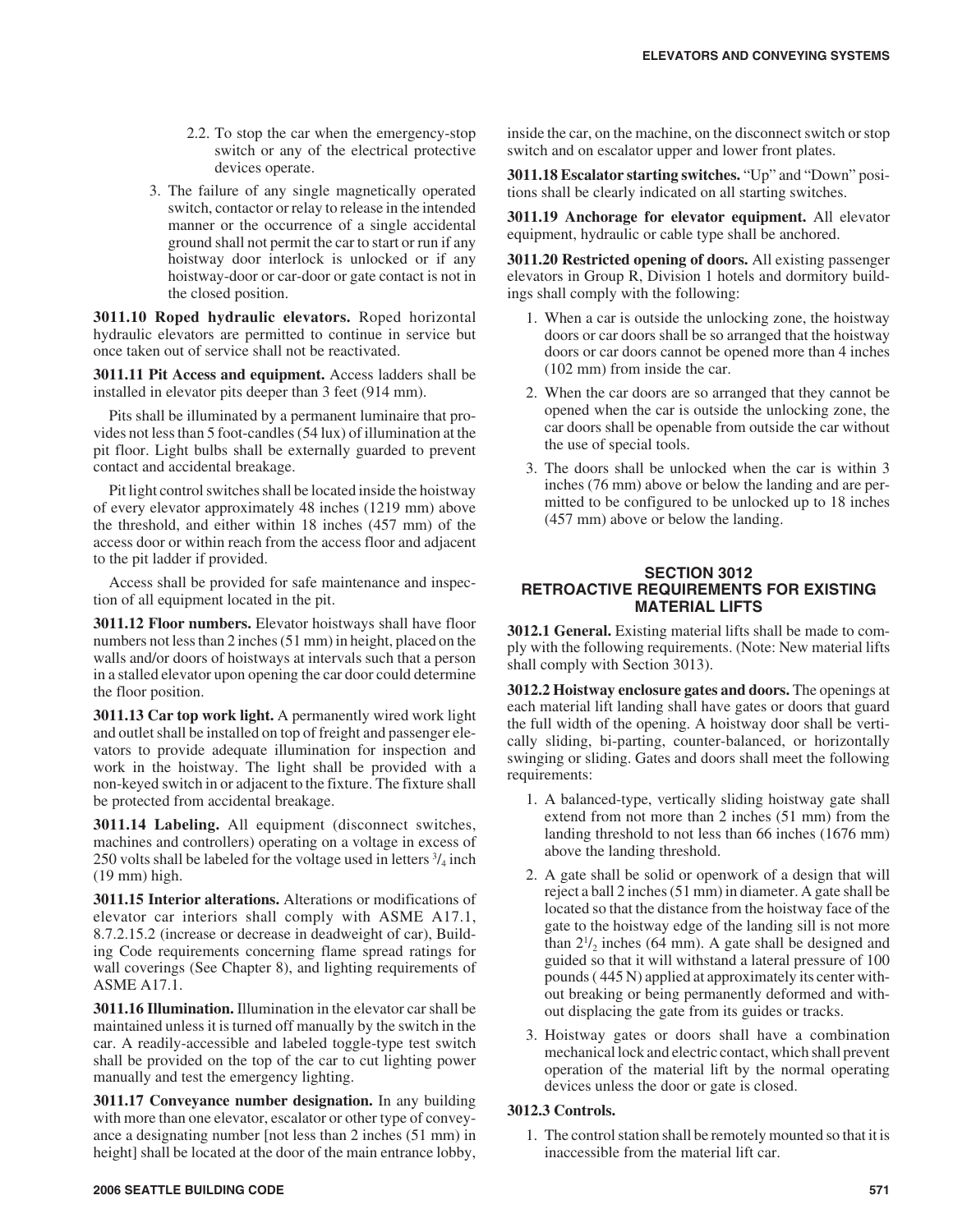- 2. Controls shall be clearly marked or labeled to indicate the function of control.
- 3. All control stations shall have a stop switch. When opened, the stop switch shall remove the electrical power from the driving machine and brake. The stop switch shall:
	- 3.1. Be manually operated;
	- 3.2. Have red operating handles or buttons;
	- 3.3. Be conspicuously and permanently marked "STOP";
	- 3.4. Indicate the stop and run positions; and
	- 3.5. Be arranged to be locked in the open position.

**3012.4 Capacity posting and no-riders sign.** Each material lift shall have a capacity sign permanently and securely fastened in place in the material lift car and on the landings. The sign shall indicate the rated load of the material lift in pounds. The sign shall be metal with black letters 2 inches (51 mm) high on yellow background.

A sign stating "NO PERSONS PERMITTED TO RIDE THIS DEVICE" shall be conspicuously and securely posted on the landing side of all hoistway gates and doors and in the enclosure of each material lift car. The sign shall be metal with black letters 2 inches (51 mm) high on red background.

# **SECTION 3013 REQUIREMENTS FOR NEW MATERIAL LIFTS**

**3013.1 Requirements for new material lifts.** New material lifts shall comply with ASME A17.1, Sections 2.7, 2.8 and 3.7. The requirements of WAC 296–96 Part C1, *Minimum Standards for All Material Lifts,* apply to all material lifts as defined in Section 3004.

# **SECTION 3014 EMERGENCY SERVICE FOR ELEVATORS IN EXISTING BUILDINGS – PHASE I RECALL**

**3014.1 General.** All existing elevators requiring Phase I recall when installed or under Chapter 93 of the *Seattle Fire Code* shall comply with this section.

# **Exceptions:**

- 1. Elevators that comply with the standards for new installations provided in Section 3018;
- 2. Elevators with less than 25 feet (7620 mm) of travel if the building official and the fire code official give written approval; and
- 3. Elevators that comply with ASME A17.1, Rule 211.3a 1984 edition or later and Sections 3014.10 and 3014.11.

**3014.2 Phase I recall keyed switch.** A three-position ("on", "off" and "by-pass") key cylinder switch shall be provided at each designated level within easy line of sight of the elevator controlled by the switch. If additional switches are provided in a central control station they shall be two position ("off" and "on") key-operated switches.

**3014.3 Keyed cylinder-type switches.** Keyed cylinder-type switches shall comply with the following:

- 1. Keys shall be removable only in the emergency ("on") and normal ("off") positions. Keys shall not be removable in the by-pass position.
- 2. One key shall be provided for each Phase I switch or key cylinder.
- 3. All emergency operation cylinders (Phases I and II) shall be keyed alike but such key shall not be a part of a building master key system.

# **3014.4 Key location.**

- 1. A key box meeting the standards of Section 3011.3 shall be provided at the designated recall floor above the Phase I recall switch. The key box is to be mounted approximately 6 feet (1829 mm) above the floor. The building official is permitted to approve other locations upon request.
- 2. When a central control station is provided, an additional set of keys shall be provided and hung in the control station in a location designated by the fire chief. The keys shall be identified by a ring or paddle.

# **3014.5 Key switch functions.**

- 1. The three positions of the switch shall be marked "by-pass," "off" and "on."
- 2. If the switch is in the "off" position, normal elevator service shall be provided and smoke detectors, if required, shall be functional.
- 3. If the switch is in the "by-pass" position, normal elevator service shall be restored independent of any required smoke detectors.
- 4. If the switch is in the "on" position, the elevators are in Phase I elevator recall mode.

**3014.6 Phase I automatic recall operation.** If the Phase I recall switch is in the emergency ("on") position:

- 1. All cars controlled by this switch that are on automatic service shall return nonstop to the designated level and power-operated doors shall open and remain open.
- 2. A car traveling away from the designated level shall reverse at or before the next available floor without opening its doors.
- 3. A car stopped at a landing shall have the in-car emergency stop switch or in-car stop switch rendered inoperative as soon as the doors are closed and the car starts toward the designated level. A moving car, traveling to or away from the designated level, shall have the in-car emergency stop or in-car stop switch rendered inoperative immediately.
- 4. A car standing at a floor other than the designated level, with doors open and in-car emergency stop switch or in-car stop switch in the run position, shall conform to the following:
	- 4.1. Elevators having automatic power-operated horizontally sliding doors shall close the doors without delay and proceed to the designated level;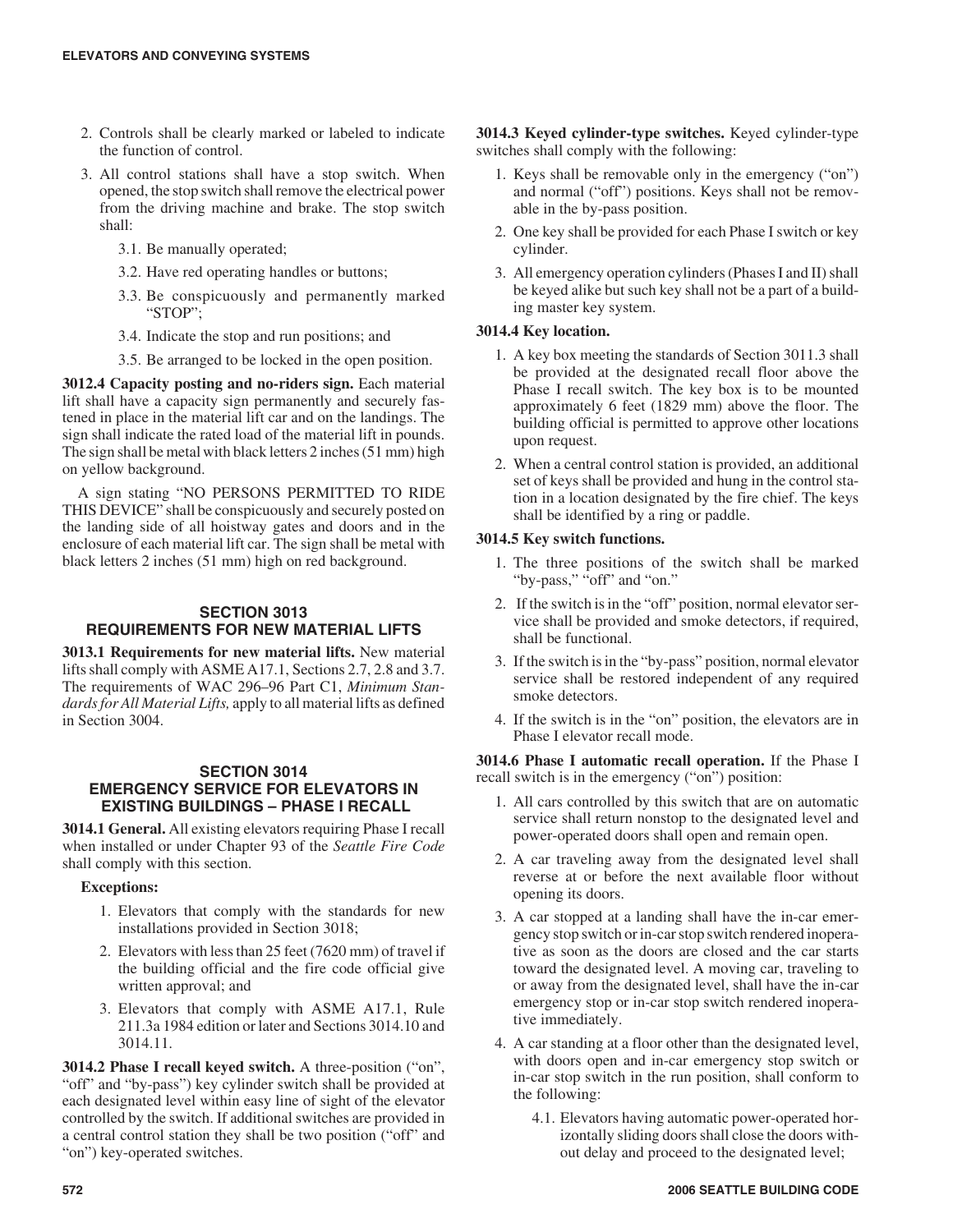- 4.2. Elevators having power-operated vertically sliding doors provided with automatic or momentary pressure closing operation in accordance with ASME A17.1 Rule 112.3d, 1984 or later edition shall have the closing sequence initiated without delay in accordance with ASME A17.1 Rule 112.3d (1), (2), (3), and (5), 1984 or later edition, and the car shall proceed to the designated level;
- 4.3. Elevators having power-operated doors provided with continuous-pressure closing operation per ASME A17.1 Rule 112.3b, 1984 or later edition or elevators having manual doors shall conform to the requirements of Section 3014.7. Sequence operation, if provided, shall remain effective.
- 5. Door reopening devices for power-operated doors that are sensitive to smoke or flame shall be rendered inoperative. Mechanically actuated door reopening devices not sensitive to smoke or flame shall remain operative. Car door open buttons shall remain operative. Door closing shall conform to the requirements of ASME A17.1 Rule 112.5, 1984 or later edition. Door hold-open switches shall be rendered inoperative.
- 6. All car and corridor call buttons and all corridor door opening and closing buttons shall be rendered inoperative. All call register lights and directional lanterns shall be extinguished and remain inoperative. Position indicators, if provided, shall remain in service. All prior registered calls shall be canceled.
- 7. The activation of a smoke detector installed in accordance with Article 193 of the *Seattle Fire Code* in any elevator lobby or associated elevator machine room, other than the designated level, shall cause all cars in all groups that serve that lobby to return nonstop to the designated level. The fire code official is permitted to approve the connection of other detection devices to activate recall. The operation shall conform to the requirements of Phase I emergency recall operation. Whenever new elevator controllers are installed, they shall meet all provisions of the then-current building and elevator codes. Newly-installed controllers shall have the capability of selecting alternate recall floors.

**3014.7 Attendant-operated recall operation.** Attendant-operated elevators shall be provided with visible and audible signals that alert the operator to return to the lobby when the car has been recalled under Phase I control.

**3014.8 Dual recall operation.** Elevators arranged for dual operation shall conform to all requirements for automatic operation and attendant operation as applicable.

**3014.9 Inspection/maintenance recall operation.** During inspection operation the audible and visible signals required in Section 3014.7 will be actuated when the car has been recalled under Phase I control. The car shall remain under the control of the operator and/or car-top station until the car is returned to service.

**3014.10 Nurses' preemption.** Nurses' preemption (hospital service) is permitted to commandeer up to one-half of the cars in a particular bank of elevators. At least one-half of the cars shall respond to Phase I and all cars not preempted shall respond.

**3014.11 Operation instruction.** Instructions for operation of elevators under Phase I shall be incorporated with or adjacent to the Phase I switch at the designated level. Instructions for operation of elevators under Phase II shall be incorporated with or adjacent to the switch, in or adjacent to the operating panel in each car. In addition, Phase I operating instructions shall be adjacent to the Phase I switch in the fire control center and other approved locations.

Instructions shall be in letters not less than  $\frac{1}{8}$  inch (3.2 mm) in height and shall be permanently installed and protected against removal or defacement.

**3014.12 Latching.** All cars responding to Phase I Recall, activated by a smoke detector or other approved detection device, shall return to the appropriate recall floor as determined by the first detector recall signal received. No device other than the Phase I switch is permitted to override the first recall signal received. A later detection signal shall not change the recall floor. Smoke detector activation shall only be reset manually.

# **SECTION 3015 EMERGENCY SERVICE FOR ELEVATORS IN EXISTING BUILDINGS – PHASE II HIGH RISE IN-CAR OPERATION**

**3015.1 General.** Existing elevators in buildings having floors used for human occupancy located more than 75 feet (22 860 mm) above the lowest level of fire department vehicle access, or buildings having floors used for human occupancy 35 feet (10 668 mm) above grade, which lack fire department vehicle access to at least one side shall have Phase II in-car operation and shall comply with this section.

# **Exceptions:**

- 1. Elevators that comply with the standards for new installations as provided in Section 3019;
- 2. Elevators with less than 25 feet (7620 mm) of travel when the building official and fire code official give written approval; and
- 3. Elevators that comply with ASME A17.1 Rule 211.3c, 1984 or later edition.

#### **3015.2 Phase II in-car operation key switch.**

- 1. A two-position ("off" and "on") key cylinder switch shall be provided in each elevator car.
- 2. The switch shall become effective only when the designated level Phase I switch is in the "on" position or a smoke detector has been activated and the car has returned to the designated level. The "on" position shall place the elevator in Phase II in-car operation.
- 3. The elevator shall be removed from Phase II operation only by moving the switch to the "off" position with the car at the designated level.
- 4. The switch shall be operable by the Phase I key and such key shall not be part of a building's master key system.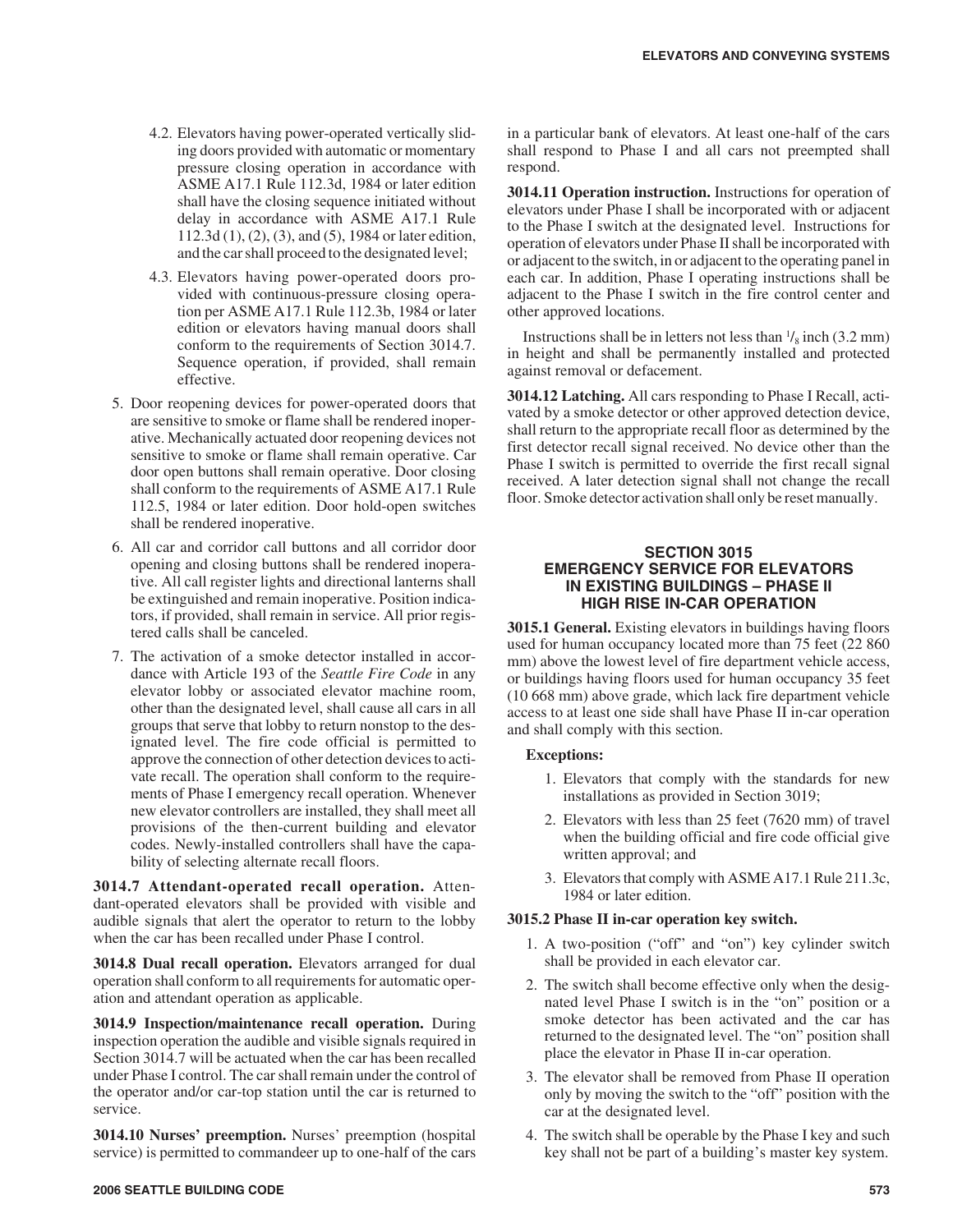- 5. The key shall be removable only in the "off" position.
- 6. One key shall be provided for each Phase II switch or key cylinder.

**3015.3 Key location.** See Section 3014.4 for the location of the keys.

**3015.4 Designated operator.** The operation of elevators on Phase II emergency in-car operation shall be by trained emergency service personnel only.

**3015.5 Car operation only.** An elevator shall be operable only by a person in the car.

**3015.6 Corridor call buttons and directional lanterns.** All corridor call buttons and directional lanterns shall remain inoperative.

**3015.7 Car and Hoistway Door Operation.** The operation of car and hoistway doors shall comply with the following:

- 1. The opening of power-operated doors shall be controlled only by constant-pressure open buttons or switches.
- 2. If the constant-pressure open button or switch is released prior to the doors reaching the fully open position, the doors shall automatically reclose. Once doors are fully open, they shall remain open until signaled to close.
- 3. The closing of power-operated doors shall be by constant pressure of either the call button or door-close button. If a door-close button is supplied, it shall be operable.
- 4. If the constant-pressure close button or car call button is released prior to the doors reaching the fully closed position, the doors shall automatically reopen. Once doors are fully closed, they shall remain closed until signaled to open.

**Exception:** Momentary-pressure control of doors using the sill trip-type operator may be permitted as existing; however, the doors must not open automatically upon arrival at a floor.

**3015.8 Door reopening devices.** Smoke-sensitive door reopening devices and door hold-open switches shall be rendered inoperative. Nonsmoke-sensitive door reopening devices required to be operative under all other conditions may be rendered inoperative under Phase II in-car operation only if the doors are closed by constant pressure.

**3015.9 Car call cancellation.** All registered calls shall cancel at the first stop.

**3015.10 Direction of travel.** Direction of travel and start shall be by the car call buttons. With doors in the closed position, actuation of the car call button shall select the floor, and start the car to the selected floor. If no door-close button is available, constant pressure of the car call button shall select the floor, close the door, and start the car to the selected floor.

**Exception:** On proximity-type car call buttons or any other type subject to false firing (calls being placed by line spikes, intermittent loss of power, etc.), the doors shall be closed by a door-close button. Floors may be selected either before or after closing of the doors. The car will start only on the call button or door-close button depending on which is the last device to be actuated.

**3015.11 Motor generator time out.** The motor generator shall not time out automatically.

**3015.12 Car position indicators.** The car position indicators, when provided, shall be operative.

**3015.13 Phase II priority.** Phase II operation shall override any floor calls keyed out for security reasons. Floor selection buttons shall be provided in the car to permit travel to all floors served by the car. Means that prevent the operation of these buttons shall be rendered inoperative.

**3015.14 False starts.** The elevator shall not start with no calls registered.

**3015.15 Terminal runs.** The elevator shall not make unprogrammed terminal runs.

**3015.16 Loss of power.** Elevators on fire emergency Phase II car operation shall remain in their respective locations and in Phase II mode upon loss of power. They shall not move unless the elevator is under the control of the operator and power has been restored.

# **SECTION 3016 NEW INSTALLATIONS – CONSTRUCTION STANDARDS**

**3016.1 General.** All new elevators, escalators, moving walks and dumbwaiters and their installation shall conform to the requirements of ASME A17.1 as amended in this section and to the specific requirements of Sections 3017, 3018 and 3019. For elevator shaft requirements, see Section 707. Material lifts shall conform to WAC 296-96 Part C1, *Minimum Standards for All Material Lifts,* as amended by Section 3013.

**3016.2 Wall covering material for passenger cars.**Wall covering material for passenger cars shall comply with the following:

- 1. ASME A17.1 Section 2.14.
- 2. *Seattle Building Code* requirements concerning flame spread ratings for wall coverings and use of plastics. (See Chapter 8.)
- 3. WAC 296-96-23216, except that interior finish materials need not be firmly bonded flat to the enclosure and are permitted to be padded.

**3016.3 Seismic considerations.** New installations shall comply with ASME A17.1 Section 8.4. The provisions for Seismic Zone 3 shall apply.

**3016.4 Requirements to accommodate people with disabilities.** All new elevators shall comply with Chapter 11. In addition, WAC 296-96-02300 through 02360 applies.

**3016.5 Hoistway smoke control.** The requirements of Section 3016.6 apply in addition to ASME A17.1, 2.1.4 and Section 707.14.

- 1. Hoistways of elevators shall be provided with means to prevent the accumulation of smoke and hot gases in case of fire.
- 2. When an elevator hoistway is pressurized and emergency or standby power is provided for the pressuriza-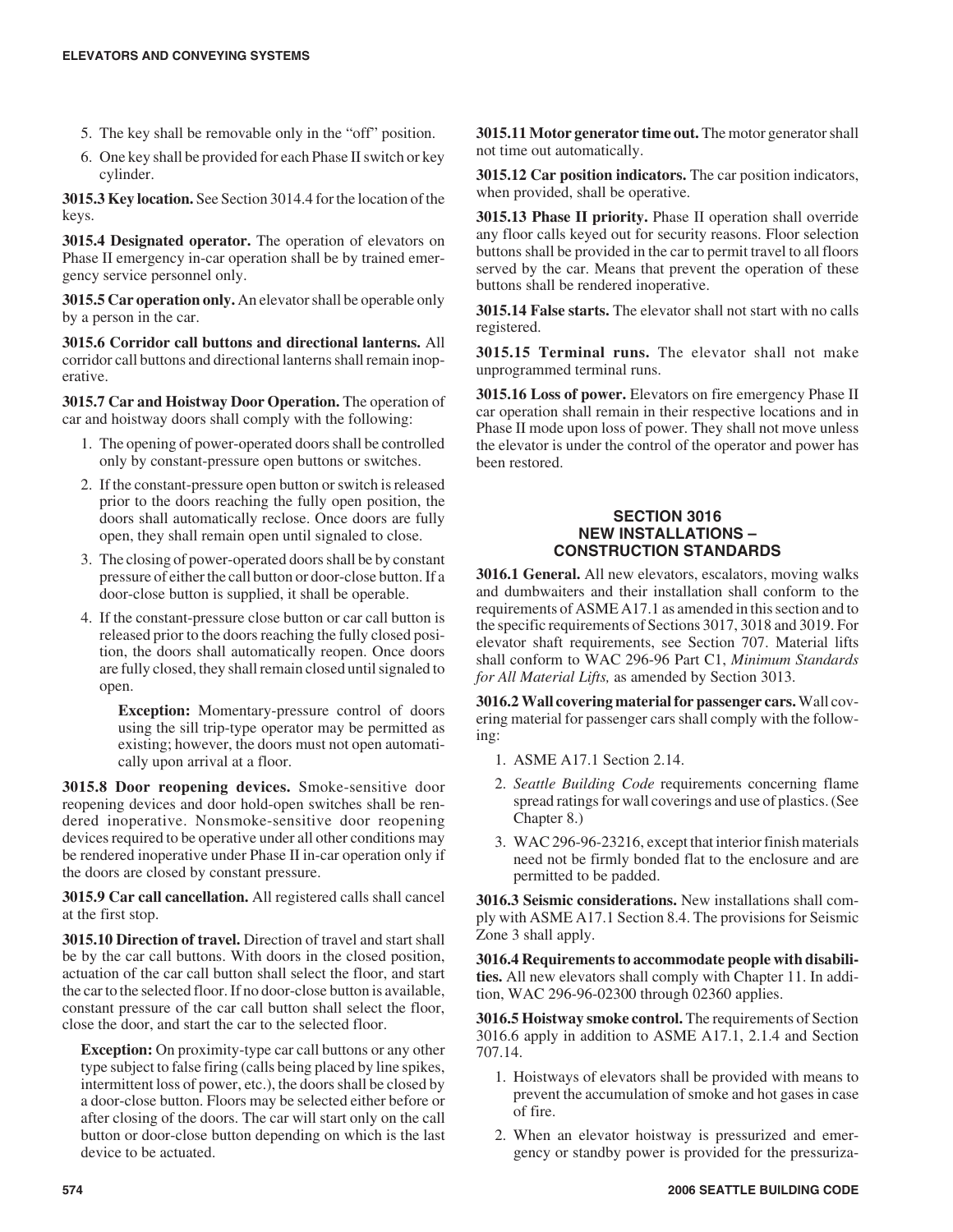tion equipment under the provisions of Section 707 or 909, hoistway venting will not be required.

- 3. Pressurization.
	- 3.1. When pressurization is installed in elevator shafts, the pressurization of the shaft shall be measured with all elevator systems in recall mode, Phase I, and all cars at the designated recall level with the doors in the open position.
	- 3.2. Activation of the fan serving the hoistway may be delayed by up to 30 seconds so that elevator recall can be initiated prior to pressurizing the hoistway.
- 4. Unless specifically installed to serve that space only, environmental air systems and pressurization systems shall not be located in hoistways, elevator mechanical rooms and elevator machinery spaces.

#### **Exceptions:**

- 1. Pressurization ducts serving a hoistway that are separated from the room or space by construction equal to the rated construction of the room or space and so located that all required clearances are maintained.
- 2. Pressurization duct openings, dampers and grilles are permitted to be located in hoistway shaft walls if the pressurization air does not impair the operation of the elevator.
- 5. Hoistways shall not be pressurized through pressurization of elevator machine rooms. The machine room floor between the hoistway and overhead machine room shall contain as few penetrations as possible. All penetrations for cable drops, etc., shall be held to a minimum size.
- 6. Elevator doors shall operate properly when hoistway pressurization is in effect.
- 7. Ventilation louver operating motors shall not infringe on any elevator machinery or controller working clearances.
- 8. Hoistways shall be vented in accordance with the following:
	- 8.1. Hoistways of elevators with more than 25 feet (7620 mm) of travel from lowest floor level to highest floor level shall be provided with means for venting smoke and hot gases to the outer air in case fire or smoke is detected in the building.

**Exception:** Pressurized hoistways are permitted to be unvented.

- 8.2. Vents, if used, shall be located in the side of the hoistway enclosure directly below the machinery room floor or ceiling at the top of the hoistway, and shall open directly to the outer air or through noncombustible ducts to the outer air. Ducts must have the same rating as is required for the hoistway they are venting.
- 8.3. The area of the vents shall not be less than  $3^{1/2}$ , percent of the area of the hoistway nor less than 3 square feet  $(0.28 \text{ m}^2)$  for each elevator car,

whichever is greater. The required area of the vent is to be free area, unobstructed by louvers, etc.

8.4. When dampers are provided, they shall be of the normally-open type (open with power off). They shall be in the closed position unless power fails, or they are activated by fire alarm or approved smoke detection system.

**3016.6 Elevator operation on emergency power.** All elevators required to be supplied with emergency power shall comply with the following:

- 1. Each elevator shall be transferable to the emergency power supply system.
- 2. Emergency power supply systems capable of handling all elevators on the premises need no sequencing or switching other than the possibility of staggering the restarting of the generators.
- 3. Emergency power supply systems whose capacity can only handle one elevator of a duplex or one elevator in each group of elevators shall comply with the following. (For the purposes of this section, group is defined as all elevators serving the same portions of a building: high-rise, mid-rise, low-rise, etc.).
	- 3.1. All elevators on automatic operation shall be automatically assigned emergency power in sequence and returned to the Phase I recall or lobby floor, where they shall open their doors and then time out of service.
	- 3.2. The last car down will generally be the selected car of a duplex or a group to remain in service. The service shall continue to be automatic.
	- 3.3. The assignment of emergency power will skip or rotate past cars that are out of service (emergency stop switch pulled, malfunction, car top operation, etc.). If assignment is made to a manual or attendant-operated car and the car is unattended, the system shall rotate past the car as though it is out of service.
- 4. The car and elevator machine room lights shall be activated on the emergency system.
- 5. A manual emergency power assignment switch or switches shall be in an elevator status panel located in the fire department central control station. Each elevator shall be capable of being assigned emergency power from this location. The manual switching shall be effective at all times other than when the cars are automatically sequencing to the lobby or when the selected car is traveling. The switch shall not remove power in midflight or with doors closed.
- 6. Elevators on Phase II car operation shall remain in their respective locations upon loss of power. They shall remain in Phase II mode and shall not move unless the elevator is under the control of the operator and normal power has been restored or emergency power has been assigned to the car by either automatic or manual means.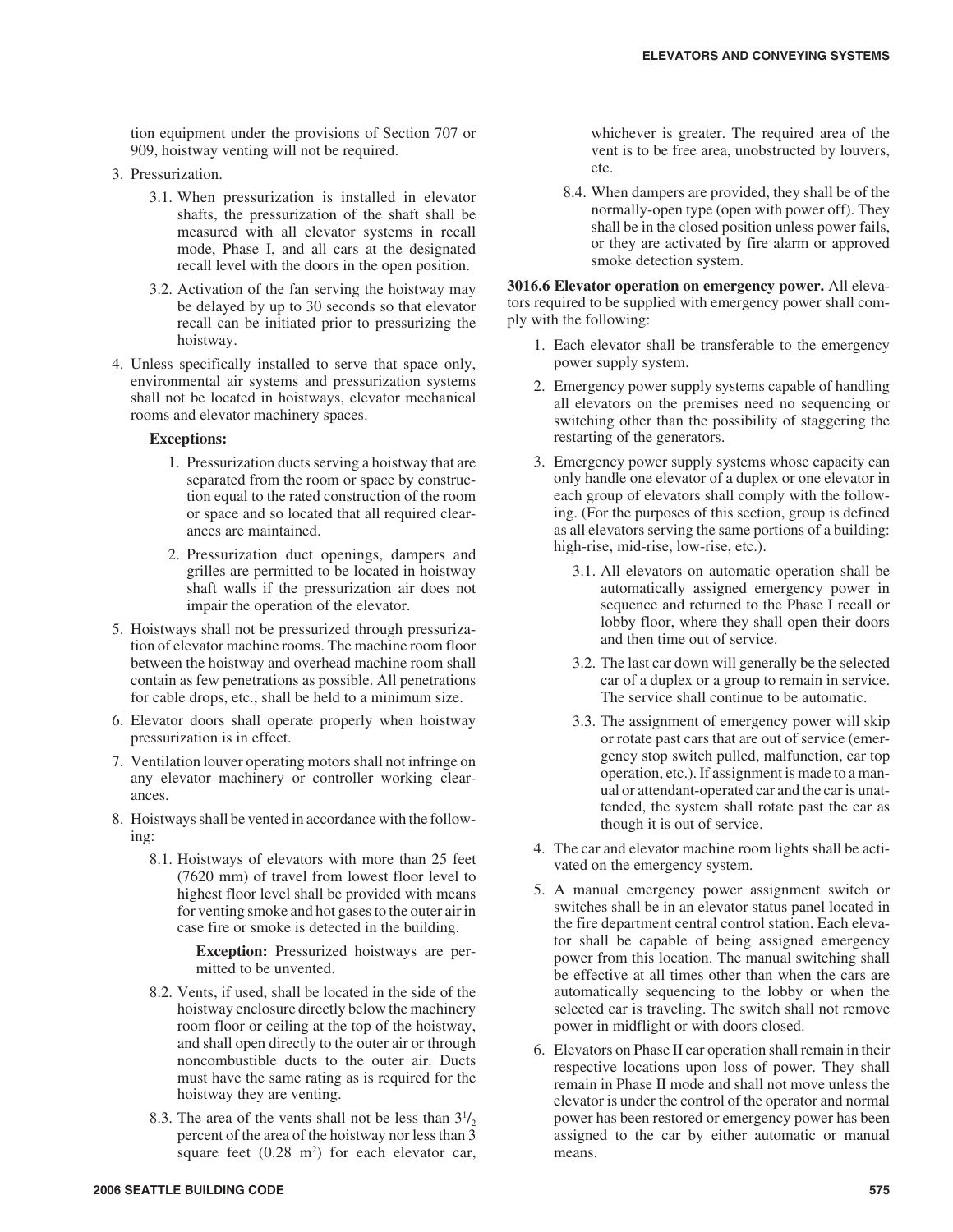- 7. Loss of power and initiation of emergency power immediately after Phase I recall operation has occurred shall not cause any cars to be stranded in the building. Upon the application of emergency power to the equipment, the cars shall follow the normal sequencing to the lobby, open their doors and time out of service. When all cars have been bypassed (out of service) or returned to the lobby, the assigned car shall then become available for firefighter's use on Phase II in-car operation.
- 8. Each elevator operating on emergency power shall be tested in accordance with applicable ASME A17.1a-2005, 2.16.8, 2.26.10 and 2.27.2, and ASME A17.2-2004, Part 6.
- 9. If the elevator cars are recalled to the alternate floor by Phase I recall and a loss of power occurs, the cars shall be sequenced to the alternate floor upon assignment of emergency power. The cars shall not go to the primary designated recall floor under these conditions. The alternate floor shall be provided with a means of identifying the elevator that is supplied with emergency power.
- 10. The elevator position indicator system, if provided, shall not become disoriented due to the loss of power or any other reason. However, upon the resumption of power, the car may move to reestablish absolute car position.
- 11. Communications to the car shall remain in service.

**3016.7 Multiple hoistways.** The number of elevators permissible in a hoistway is as follows: See ASME A17.1, 2.1.1.4.

- 1. No more than four elevators shall be in a single hoistway.
- 2. No more than three elevators serving all or the same portion of a building are permitted to be in a single hoistway.

**Exception:** Four elevators serving all or the same portions of a building are permitted to be in a common hoistway under the following conditions:

- 1. The hoistway is pressurized; and
- 2. Emergency generator power is available to serve both the elevators and pressurization equipment.

**3016.8 Additional doors.** Doors other than the hoistway door and the elevator car door are prohibited at the point of access to an elevator car.

**Exception:** Doors that are readily openable from the car side without a key, tool or special knowledge or effort.

**3016.9 Key retainer box.** A key retainer box locked and keyed to the secure city access key for elevator access and operation keys shall be provided. The key retainer box shall meet the following standards:

- 1. Minimum dimensions  $-6\frac{1}{2}$  inches high, 6 inches wide, 2 inches deep (165 by 152 by 51 mm).
- 2. Material at least 16 gauge steel welded
- 3. Color red (unless located in the main lobby above the hall call button, 6 feet (1829 mm) above the floor).
- 4. Labeling "For Emergency Use"
- 5. Lock high security Medeco lock specified by the building official. Use of the key shall be restricted to fire, emergency response and elevator inspection personnel.

The key retainer box shall be flush or surface mounted, installed at the designated recall floor above the Phase I recall switch or in the main lobby above the hall call button if no recall feature exists. The key retainer box is to be mounted approximately 6 feet (1829 mm) above the floor. The key retainer box shall be attached to the building so as to be able to withstand a force of 300 pounds per square foot (14.4 kPa) applied horizontally at any point. In buildings with more than one elevator, the key retainer box shall be large enough to accommodate all required keys. The building official may approve other locations and custom box types upon request.

**3016.10 Elevator access keys.** Keys for access to and for the operation of elevator equipment shall be tagged and retained in the key retainer box. The key retainer box shall contain fire emergency service keys (Phase I and II, one key for each switch) and keys to all of the following that are in the building:

- 1. Machine room door;
- 2. Secondary level door;
- 3. Pit door;
- 4. Roof door;
- 5. Independent, hospital emergency and/or attendant operation;
- 6. Hoistway access;
- 7. Mechanical hoistway access devices (broken arm, lunar, etc.);
- 8. Miscellaneous switch keys;
- 9. Fire alarm panel room;
- 10. Sprinkler valve control room.

**3016.11 Escalator conveyance number designation.** In any building with more than one escalator, a designating number [not less than 2 inches (51 mm) in height] shall be located on the upper and lower front plates.

**3016.12 Elevator car to accommodate ambulance stretcher.** In buildings four stories or more above grade plane or four or more stories below grade plane, at least one elevator shall be provided for fire department emergency access to all floors. The elevator car shall be of such a size and arrangement to accommodate a 24-inch by 84-inch (610 mm by 2134 mm) ambulance stretcher in the horizontal, open position and shall be identified by the international symbol for emergency medical services (star of life). The symbol shall not be less than 3 inches (76 mm) high and shall be placed inside on both sides of the hoistway door frame.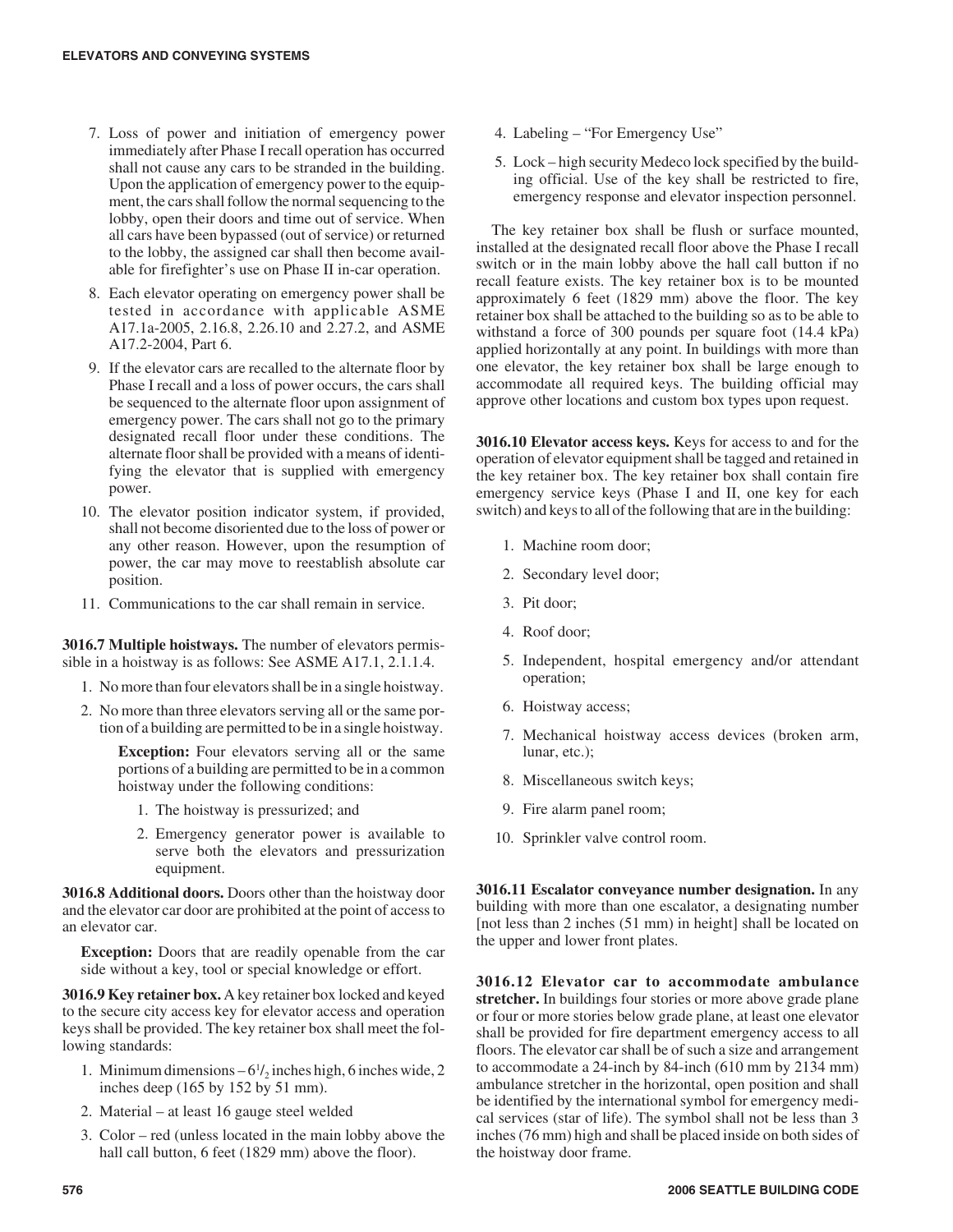#### **SECTION 3017 NEW INSTALLATIONS – GENERAL EMERGENCY OPERATION REQUIREMENTS**

**3017.1 General.** All elevators shall conform to the requirements of this section and the specific requirements of Sections 3018 and 3019.

**3017.2 Central control stations.** The following criteria shall be met if buildings provide a fire command center in accordance with Section 911:

- 1. An additional two-position ("off" and "on") Phase I recall switch for each elevator or group as defined by Section 3018 shall be installed when the control station is not within easy line of sight of the lobby Phase I recall switches; the switch(es) shall be rotated clockwise to go from "off" to "on" position;
- 2. A car position indicator shall be permanently installed, which shall be of a positive type that will not lose the car position nor need resetting on loss of power. Reading of the indicator shall not require special knowledge.
- 3. Firefighter's phone jacks shall be provided that allow each elevator car to be connected to the fire control center;

**Exception:** Fire department radio systems may be provided in lieu of phone jacks if approved by the fire department.

- 4. A manual emergency power assignment switch;
- 5. A Phase I indicator;
- 6. A Phase II indicator.

**3017.3 Nurses' preemption.** Nurses' preemption (hospital service) may be allowed to commandeer up to one-half of the cars in a particular bank of elevators. At least one-half of the cars shall respond to Phase I and all cars not preempted shall respond.

**3017.4 Phase I and II operation instructions.** Operation instructions shall be available in accordance with ASME A17.1, 2.27.7. In addition, Phase I operating instructions shall be adjacent to the Phase I switch in the fire control center and other approved locations. The Phase II operation instructions shall identify the location of the elevator machine rooms.

# **SECTION 3018 NEW INSTALLATIONS – PHASE I RECALL REQUIREMENTS**

**3018.1 ASME A17.1, 2.27.3 General.** ASME A17.1, 2.27.3, Firefighters' Emergency Operations Service–Automatic Elevators, is superseded by the following.

Phase I emergency recall operation shall be provided for all elevators with fully automatic open and close power-operated doors.

**3018.2 ASME A17.1, 2.27.3.1 Phase I emergency recall operation.** Elevators requiring Phase I recall emergency operation shall comply with ASME A17.1, 2.27.3.1, Phase I Emergency Recall Operation, and the following:

Groups of elevators containing four or more cars shall be provided with two 3-position key switches per group. A group is defined for the purpose of this section as all elevators serving the same portion of a building. Two-position ("off" and "on") switches shall be provided in the fire control center if this code requires such a center. The switch(es) shall be rotated clockwise to go from "off" to "on" position. Hall call buttons common to a group shall remain in service unless both Phase I recall switches of a four-car or larger group are placed in the recall mode, or a fire alarm recall signal is initiated.

# **SECTION 3019 NEW INSTALLATIONS – PHASE II IN-CAR OPERATION REQUIREMENTS (ASME A17.1, 2.27.8)**

**3019.1 New installations – Phase II in-car operation requirements.** Elevators requiring Phase II in-car operation shall comply with ASME A17.1, 2.27.8, Switch Keys, as amended below.

**ASME 2.27.8 Switch Keys.** The key switches required by 2.27.2 through 2.27.5 for all elevators in a building shall be operable by the same key. The keys shall be Group 3 Security (see 8.1). There shall be a key for each switch provided.

These keys shall be kept  $((on the premises in a location$ readily accessible to firefighters and emergency personnel, but not where they are available to the public. Where provided, a lock box, including its lock and other components, shall conform to the requirement of UL 1037 (see Part 9))) in the key retainer box required by Section 3016.9.

# **SECTION 3020 NEW INSTALLATIONS - CONSTRUCTION OF HOISTWAYS AND MACHINE ROOMS**

**3020.1 Construction of hoistways.** All new elevator hoistways shall be of fire-resistance-rated construction if required by Section 707. ASME A17.1, 2.1.1.1, 2.1.1.2, 2.7.1.1, and 2.7.1.2 are superseded by this section.

Hoistways not required to be of fire-resistance-rated construction shall comply with ASME A17.1, 2.1.1.2 as amended below.

# **ASME 2.1.1.2 Non-Fire-Resistive Construction.**

**ASME 2.1.1.2.1** Where fire-resistive construction is not ((required by the building code)) provided, hoistway construction shall conform to 2.1.1.2.2 or 2.1.1.3.

**ASME 2.1.1.2.2** The hoistway shall be fully enclosed ((conforming to  $2.1.1.2.2(a)$ , (b), and (c), or  $2.1.1.2.2(a)$  and (d).

(a.) Enclosures and doors shall be unperforated to a height of 2 000 mm (79 in.) above each floor or landing and above the treads of adjacent stairways. The enclosure shall be unperforated, adjacent to, and for 150 mm (6 in.) on either side of any moving equipment that is within 100 mm (4 in.) of the enclosure.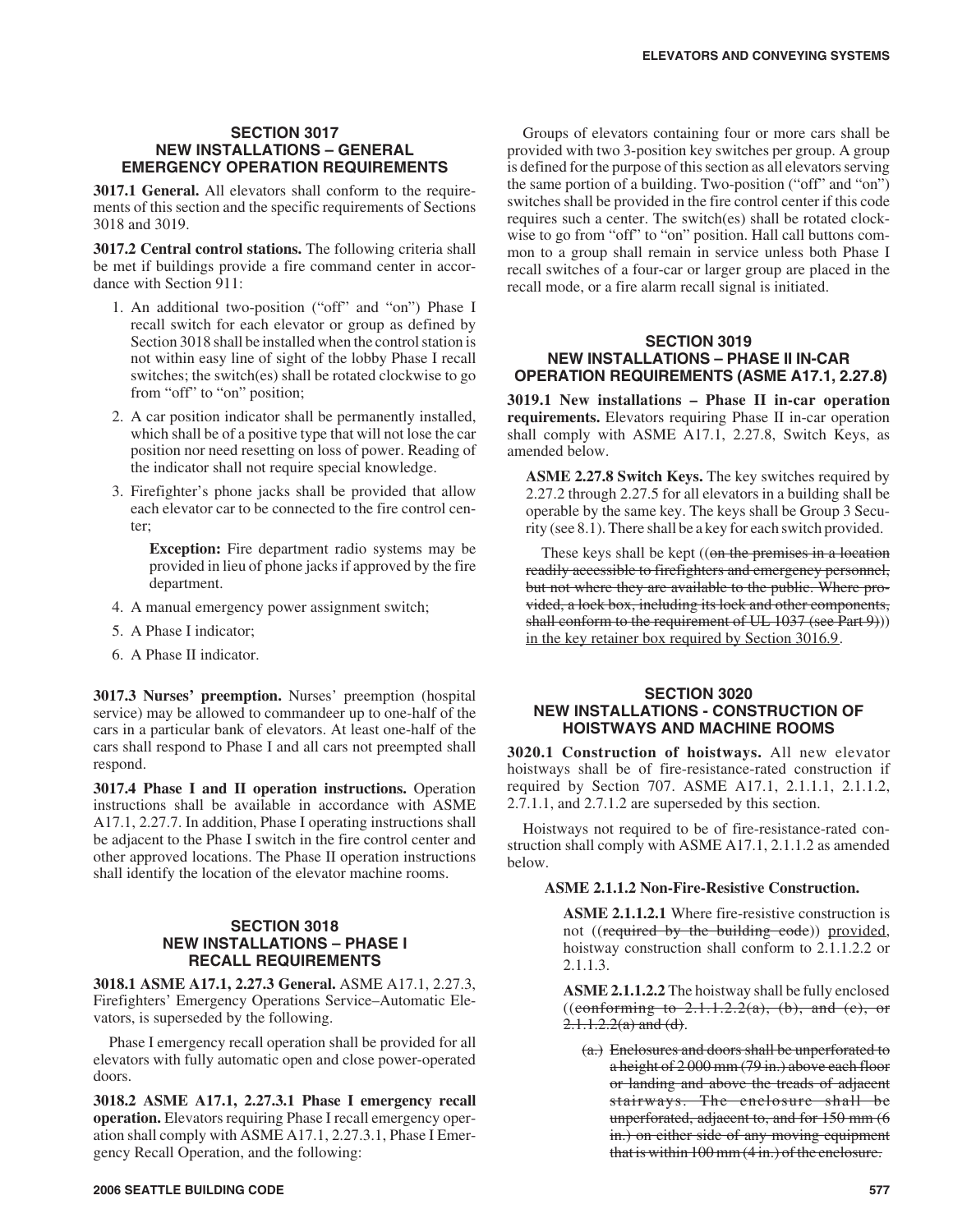- (b.) Openwork enclosures, where used above the 2000 mm (79 in.) level, shall reject a ball 25 mm  $(1 \text{ in.})$  in diameter.
- (c.) Openwork enclosures shall be:
	- $(1)$ at least 2.2 mm  $(0.087 \text{ in.})$  thick wire, if of steel wire grille;
	- $(2)$ at least 2.2 mm  $(0.087$  in.) thick, if of expanded metal; and
	- (3)so supported and braced as to deflect not over  $15 \text{ mm}$  (0.6 in.) when subjected to a force of 450 N (100 lbf) applied horizontally at any point.
- $(\frac{d}{d})$ ) Enclosures shall be permitted to be glass, provided it is laminated glass conforming to ANSI Z97.1, 16 CFR Part 1201, or CAN/CGSB-12.1, whichever is applicable (see Part 9). Markings as specified in the applicable standard shall be on each separate piece of glass and shall remain visible after installation.

**ASME 2.1.1.2.3** Entrances shall be in conformance with 2.11, except 2.11.14, 2.11.15, 2.11.16, and 2.11.18.

**3020.2 Elevator equipment and machine rooms.** Elevator controls and machinery other than driving machines and governors shall be located in a room dedicated exclusively to elevator equipment. Listed electrical equipment that serves the machine room is permitted to be installed in machine rooms. Air conditioning equipment is permitted to be installed in machine rooms in accordance with ASME A17.1, 2.8.4.

Elevator equipment and machine rooms shall be enclosed by fire barriers with at least a 1-hour fire-resistance rating. Machine rooms in high-rise buildings shall have a fire-resistance rating at least equal to that required for the hoistway.

# **3020.3 Machine room construction.**

**3020.3.1 Machine rooms for electric elevators.** All machine rooms and machinery spaces for electric elevators shall have fire-resistive construction as required by Section 508 and shall comply with ASME A17.1 Section 2.7, Enclosure of Machine Rooms and Machinery Spaces.

**3020.3.2 Machine rooms for hydraulic elevators.** All machine rooms and machinery spaces for hydraulic elevators shall have fire-resistive construction as required by Section 508 and shall comply with ASME A17.1 Section 3.7, Machine Rooms and Machinery Spaces, as amended below:

**ASME 3.7 Machine Rooms and Machinery Spaces.** Machine rooms and machinery spaces <u>for hydraulic ele-</u> vators shall conform to 2.7.1 through 2.7.5 and 2.7.7 as amended by this code. Machine rooms for hydraulic elevators shall comply with Section 3020.2.

**ASME 3.7.1 Location of Machine Rooms.** Hydraulic elevator machine and control rooms ((shall)) may be located overhead, adjacent to, underneath the hoistway, or at a remote location. They shall not be located in the hoistway.

Where hydraulic machines and electrical control equipment are located in spaces separated from the hoistway enclosure (see 2.1.1 and 3020.1), such spaces shall be separated from other parts of the building by enclosures conforming to 2.7.1.2 ((and having an access door conforming to  $2.7.3.4$ ) as amended by this code.

**3020.4 Working clearances.** The following working clearances shall be provided inside the equipment or machinery room for all elevators.

- 1. The width of working space in front of controllers shall be the width of the controller or 30 inches (762 mm), whichever is greater. The depth of the working space in the direction of access shall be not less than 48 inches (1219 mm).
- 2. The minimum clear space working clearances for free-standing equipment shall be 18 inches (457 mm) on two sides and between units of controllers, selectors and/or walls or other building obstructions. The 18-inch (457 mm) side clearance is permitted to be combined to permit 36 inches (914 mm) clear on one side only.
- 3. The minimum space at the rear of controllers with back-wiring, terminals or other elements requiring access shall be 36 inches (914 mm).
- 4. The working space shall be free of pipes, vents, storage, ducts or any other obstruction.

**Exception:** If approved by the building official, space outside elevator equipment and machine rooms is permitted to be used to provide working clearance required for the front of controllers for rooms containing only elevator controls. If the space outside the room serves as a means of egress, not more than one-half the required egress width shall overlap the working clearance. If space outside the machine room is used to provide working clearance, means shall be provided for protection of the working clearance during alteration, repair and maintenance of elevator equipment.

5. The working clearance shall be located in conditioned space.

**3020.5 Machinery rooms for private residence elevators.** Machinery rooms for private residence elevators shall comply with ASME A17.1 Sections 2.7, 2.8 and 3.7.

**3020.6 Labeling.** Elevator machine and control rooms shall be identified by a permanent label on the door of the room. In buildings with more than one machine room, the label shall identify which cars are served by the equipment in the room.

# **SECTION 3021 NEW INSTALLATIONS – CONSTRUCTION OF FLOORS (ASME A17.1, 2.1.3.3)**

**3021.1 New installations – Construction of floors.** All new elevator hoistways and machine rooms shall comply with ASME A17.1, 2.1.3.4, Construction of Floors, as amended below.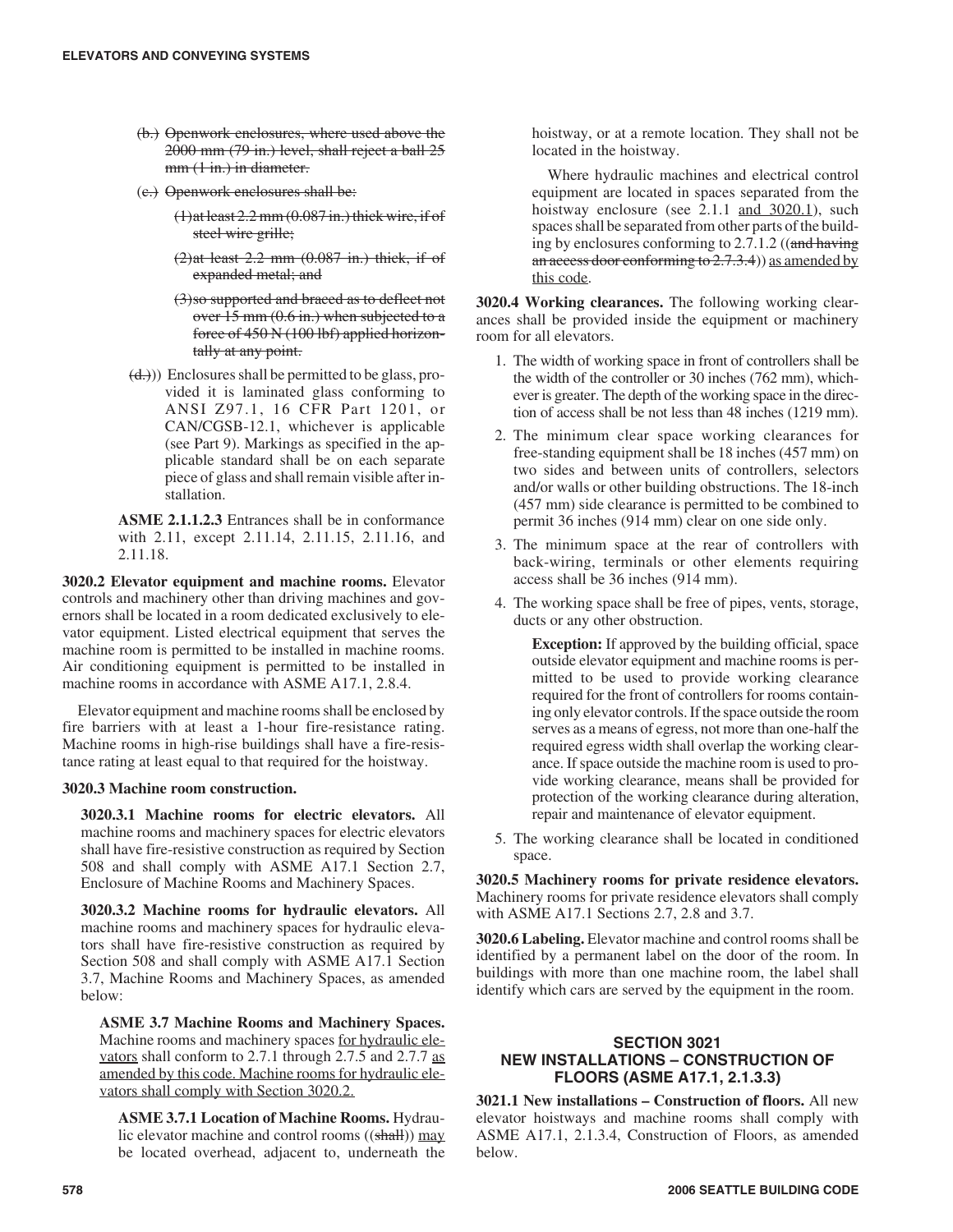**ASME 2.1.3.4 Construction of Floors.** Floors shall be  $((of concrete or metal construction with or))$  without perforations. ((Metal floors shall conform to the following:

- (a) If of bar-type grating, the openings between bars shall reject a ball 20 mm (0.8 in.) in diameter.
- (b) If of perforated sheet metal or of fabricated openwork construction, the openings shall reject  $a$  ball 25 mm  $(1 in.)$  in diameter.)

# **SECTION 3022**

# **INSTALLATION OF PIPES OR DUCTS CONVEYING GASES, VAPORS OR LIQUIDS OR ELECTRICAL WIRING IN HOISTWAYS, MACHINE ROOMS OR MACHINERY SPACES (ASME A17.1 SECTION 2.8)**

**3022.1 Prohibited wiring, pipes and ducts.** In accordance with ASME A17.1 Section 2.8.1 and 2.8.2, nonelevator electric wiring, pipes and ducts are prohibited in elevator machine rooms and hoistways except as otherwise provided in this section. The use of false ceilings and furring does not remove such items from the elevator spaces and shall not be acceptable except as allowed by ASME A17.1, 2.8.2 as amended below.

**3022.2 Amendment to ASME A17.1 2.8.2.** All elevator hoistways and machine rooms shall comply with ASME A17.1, 2.8.2, Pipes, Ducts, Tanks, and Sprinklers, as amended below:

#### **ASME 2.8.2 Pipes, Ducts, Tanks, and Sprinklers.**

**2.8.2.1** ((Steam and hot water pipes)) Pipes conveying gases, vapors or liquids ((shall be)) are not permitted to be installed in hoistways, machine rooms, and machinery spaces unless necessary for operation or maintenance of the elevator and not used for any other purpose. ((for the purpose of heating these areas only, subject to the requirements of 2.8.2.1.1 through 2.8.2.1.3.))

**Exception:** Subject to the approval of the building official, pipes protected with double containment and pipes with threaded or welded joints may be permitted. Pipes shall not be located less than 7 feet (2134 mm) above the floor in machine rooms.

((**2.8.2.1.1** Heating pipes shall convey only low pres- $(2.3.2.1.1 \text{ treating pipes} \text{sinm} \text{ converge only row pressure} \text{ steam}$ <br>sure steam  $[100kPa \ (15 \text{ psi}) \text{ or less}] \text{ or hot water}$ <br> $[100°C \ (212°F) \text{ or less}]$ .  $[100^{\circ}C (212^{\circ}F)$  or less].

**2.8.2.1.2** All risers and return pipes shall be located outside the hoistway. When the machine room is located above the roof of the building, heating pipes for the machine room shall be permitted to be located in the hoistway between the top floor and the machine room.

**2.8.2.1.3** Traps and shutoff valves shall be provided in accessible locations outside the hoistway.)

**2.8.2.2** Ducts shall be permitted to be installed in the hoistway, machine room, and machinery space for the purpose of heating, cooling, ventilating, and venting these areas only and shall not encroach upon the required clearances.

Ducts and electrical conduit are permitted to pass through an elevator machine room or machinery space if they are separated from the room or space by construction equal to the rated construction of the room or space and so located that all required clearances are maintained.

**2.8.2.3** Sprinkler systems conforming to NFPA 13 ((or the NBCC, whichever is applicable (see Part  $9)$ ) shall be permitted to be installed in the hoistway, machine room, and machinery spaces, subject to ((the requirements of 2.8.2.3.1 through 2.8.2.3.4)) rules promulgated by the building official.

**((2.8.2.3.1** All risers and returns shall be located outside these spaces. Branch lines in the hoistway shall supply sprinklers at not more than one floor level. When the machine room is located above the roof of the building, risers, return pipes, and branch lines for the machine room sprinkler(s) shall be permitted to be located in the hoistway between the top floor and the machine room.

**2.8.2.3.2** In jurisdictions not enforcing the NBCC, means shall be provided to automatically disconnect the main line power supply to the affected elevator upon or prior to the application of water from sprinklers located in the machine room or in the hoistway more than 600 mm (24 in.) above the pit floor.

- (a.) This means shall be independent of the elevator control and shall not be self-resetting.
- (b.) Heat detectors and sprinkler flow switches used to initiate main line elevator power shutdown shall comply with the requirements of NFPA 72.
- (c.) The activation of sprinklers outside of the hoistway or machine room shall not disconnect the main line power supply.

**2.8.2.3.3** Smoke detectors shall not be used to activate sprinklers in these spaces or to disconnect the main line power supply.

**2.8.2.3.4** In jurisdictions not enforcing the NBCC, when sprinklers are installed in the hoistway, all electrical equipment, except earthquake protective devices conforming to 8.4.10.1.2(d), located less than 1 225 mm (48 in.) above the pit floor, shall be:

- (a.) weatherproof (NEMA4)
- (b.) wiring shall be identified for use in wet locations in accordance with the requirements in NFPA 70.))

**2.8.2.4** Other pipes or ducts conveying gases, vapors, or liquid and not used in connection with the operation of the elevator shall not be installed in any hoistway, machine room, or machinery space. Where a machine room or hoistway, or both, extend above the roof of a building, pipes shall be permitted from roof drains to the closest point where they can be diverted out of this space. Pipes shall be covered to prevent leakage or condensate from entering the machine room or hoistway.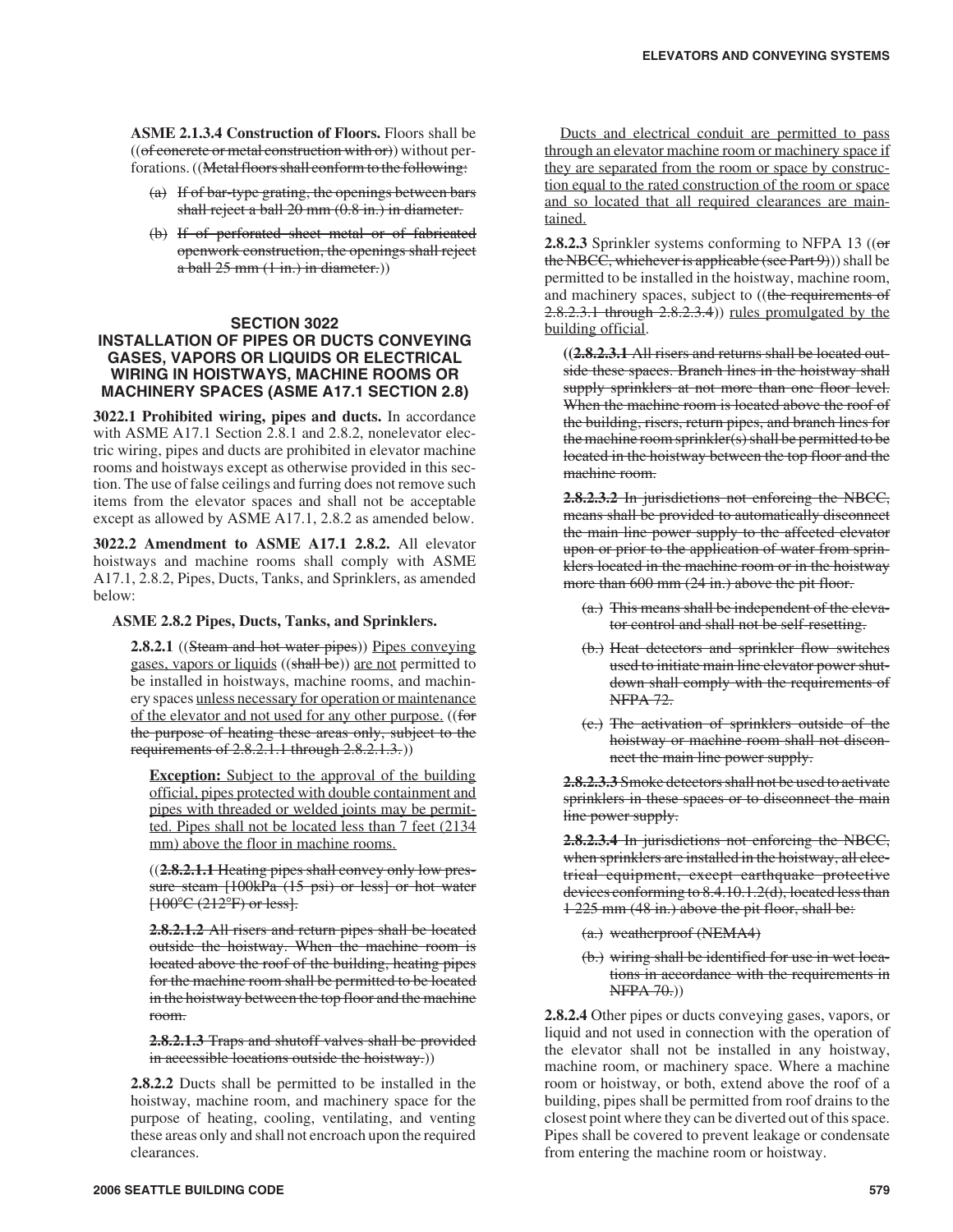**2.8.2.5** Where permitted and provided, pipes, drains, and tanks, or similar equipment that contains liquids, shall not be located directly above the elevator equipment and shall not encroach upon the required clearances in the hoistway, machine room, or machinery spaces.

# **SECTION 3023 ACCESS TO PITS (ASME A17.1, 2.2.4)**

**3023.1 Access to pits.** All pits shall comply with ASME A17.1, 2.2.4 as amended below:

**ASME 2.2.4 Access to Pits.** Safe and convenient access shall be provided to all pits, and shall conform to 2.2.4.1 through 2.2.4.4.

**2.2.4.1** Access shall be by means of the lowest hoistway door or by means of a separate pit access door.

**2.2.4.2** There shall be installed in the pit of each elevator, where the pit extends more than 900 mm (35 in.) below the sill of the pit access door, a fixed vertical ladder of noncombustible material, located within reach of the access door unlocking device. The ladder shall extend not less than 1 200 mm (48 in.) above the sill of the access door. The rungs, cleats, or steps shall be a minimum of 400 mm (16 in.) wide. When unavoidable obstructions are encountered, the width shall be permitted to be decreased to less than 400 mm (16 in.). The reduced width shall be as wide as the available space permits, but not less than 225 mm (9 in.). The rungs, cleats, or steps shall be spaced 300 mm (12 in.) on center. A clear distance of not less than 180 mm (7 in.) from the centerline of the rungs, cleats, or steps to the nearest permanent object in back of the ladder shall be provided. When unavoidable obstructions are encountered, the distance shall be permitted to be reduced to 115 mm (4.5 in.). Siderails, if provided, shall have a clear distance of not less than 115 mm (4.5 in.) from their centerline to the nearest permanent object. The nearest point of the ladder shall be within 1 000 mm (39 in.), measured horizontally from the means to unlock the egress door from the pit.

Pit access by a ladder shall not be permitted when the pit floor is more than 3 000 mm (120 in.) below the sill of the access door, except where there is no building floor below the bottom terminal landing, this height shall be permitted to be greater but not more than 4 200 mm (165 in.).

**2.2.4.3** Pits shall be accessible only to elevator personnel.

**2.2.4.4** Separate pit door, when provided, shall be subject to the following requirements:

- (a.) If the door swings into the pit, it shall be located so that it does not interfere with moving equipment.
- (b.) If the door swings out, and the lowest structural or mechanical part, equipment, or device installed beneath the car platform, except guide shoes or rollers or safety jaw assemblies, projects below the top of the separate pit access door

opening when the car is level with the bottom terminal landing

- (1.) an electric contact conforming to 2.26.2.26 shall be provided to prevent operation of the elevator when the door is open
- (2.) the door shall be provided with a vision panel(s) that is glazed with clear wired glass not less than 6 mm (0.25 in.) thick, will reject a ball 150 mm (6 in.) in diameter, and have an area of not more than 0.03  $m<sup>2</sup>$  (47 in.<sup>2</sup>).
- (c.) The door shall provide a minimum opening of 750 mm (29.5 in.) in width and  $((1825))$  2 032 mm  $(((72))$  80 in.) in height.
- (d.) The door shall be equipped with a barrier conforming to 2.11.1.2(i), where the door sill is located more than 300 mm (12 in.) above the pit floor.
- (e.) The door shall be self-closing and provided with a spring-type lock arranged to permit the door to be opened from inside of the pit without a key. Such doors shall be kept closed and locked. The key shall be of Group 1 Security (see 8.1).
- (f.) Separate pit access doors shall not be located where a person, upon entering the pit, can be struck by any part of the car or counterweight when either is on its fully compressed buffer.
- (g.) Permanent noncombustible platforms for safe access and maintenance to the underside of elevator cars shall be provided where pit depths exceed 2438 mm (8 ft) as approved by the building official.

# **SECTION 3024 SUPPLY LINE SHUTOFF VALVE (ASME A17.1, 3.19.4.1)**

**3024.1 Supply line shutoff valve.** All hydraulic elevators shall comply with ASME A17.1, 3.19.4.1, Shutoff Valve, as amended below:

**ASME 3.19.4.1 Shutoff Valve.** A manually operated shutoff valve shall be provided between the hydraulic machines and the hydraulic jack and shall be located outside the hoistway and adjacent to the hydraulic machine on all hydraulic elevators. An additional shutoff valve may be provided in the pit.

# **SECTION 3025 GUARDS AT CEILING INTERSECTION (ASME A17.1, 6.1.3.3.11)**

**3025.1 Guards at ceiling intersection.** All escalators shall comply with ASME A17.1, 6.1.3.3.11, Guard at Ceiling Intersection, WAC 296-96-23410, and the following:

Guards shall be provided at any pinching, snagging or wedging points between the handrail, balustrade and adjacent build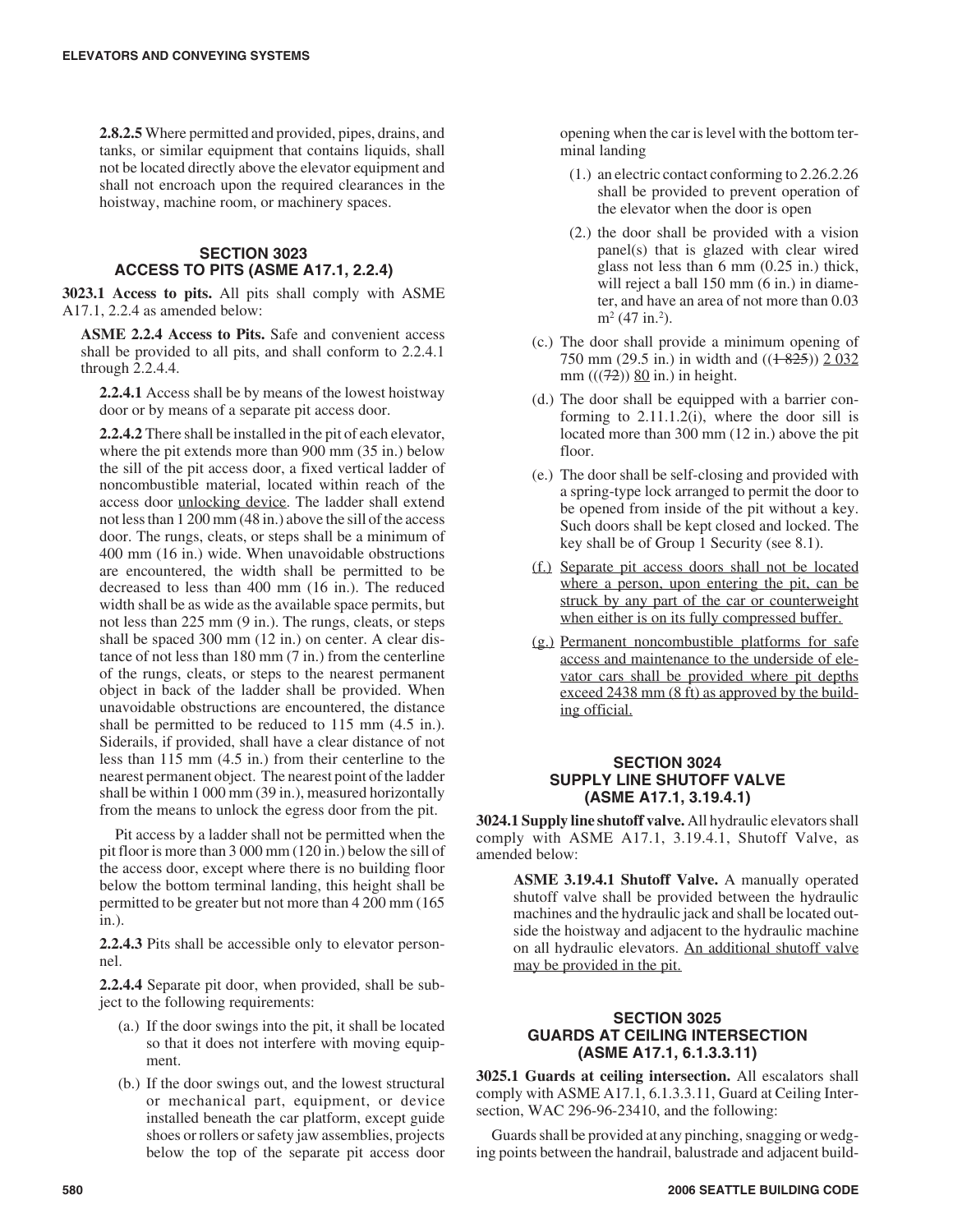ing components or equipment if such points are within the clearances delineated in 6.1.3.3.11.

# **SECTION 3026 TEST REPORTS**

**3026.1 Test reports.** If tests are required by ASME A17.1, Part 8, as amended in this code, immediately after tests are completed all test results shall be submitted to the building official for approval on forms furnished by the building official. The submitted results shall be completed and signed by the person performing the tests and shall identify the testing firm. Copies of the completed forms shall be provided to the owner or to the owner's duly-authorized agent.

#### **SECTION 3027 ACCEPTANCE INSPECTIONS AND TESTS**

**3027.1 Acceptance inspections and tests.** Inspections and tests shall comply with ASME A17.1, 8.10.1, Acceptance Inspection and Tests, as amended below.

**ASME 8.10.1 General Requirements for Acceptance Inspections and Tests.**

**8.10.1.1 Persons Authorized to Make Acceptance Inspections and Tests.**

**8.10.1.1.1** The acceptance inspection shall be made by an inspector employed by the building official. ((authority having jurisdiction, or by a person authorized by the authority having jurisdiction.)

**8.10.1.1.2** The person installing or altering the equipment shall perform all of the tests required by ASME A17.1, 8.10.2 through 8.10.5 in the presence of the inspector specified in 8.10.1.1.1.

 $((8.10.1.1.3)$  The inspector shall meet the qualification requirements of the ASME QEI-1. Inspectors and inspection supervisors shall be certified by an organization accredited by ASME in accordance with the requirements of ASME QEI-1. Requirement 8.10.1.1.3 does not apply in Canadian jurisdictions.))

# **SECTION 3028 PERIODIC INSPECTIONS AND TESTS**

**3028.1 Persons authorized to make periodic inspections and tests.** Periodic inspection and tests shall comply with ASME A17.1, 8.11.1 except that 8.11.1.1 does not apply.

**3028.2 Intervals for periodic inspections and tests.** ASME A17.1, 8.11.2 (electric elevators), 8.11.3 (hydraulic elevators), 8.11.4 (escalators and moving walks) and 8.11.5 (other equipment) shall be performed at intervals specified in Table 3029.

|                      | <b>EQUIPMENT</b>                                                  | <b>PERIODIC TESTS</b>                 |          |                      |          |                       |          |                      |          |
|----------------------|-------------------------------------------------------------------|---------------------------------------|----------|----------------------|----------|-----------------------|----------|----------------------|----------|
|                      |                                                                   | <b>PERIODIC</b><br><b>INSPECTIONS</b> |          | <b>CATEGORY ONE</b>  |          | <b>CATEGORY THREE</b> |          | <b>CATEGORY FIVE</b> |          |
| <b>SECTION</b>       | <b>TYPE</b>                                                       | Requirement                           | Interval | Requirement          | Interval | Requirement           | Interval | Requirement          | Interval |
| 8.11.2               | Electric elevators                                                | 8.11.2.1                              | 12       | 8.11.2.2             | 12       | N/A                   | N/A      | 8.11.2.3             | 60       |
| 8.11.3               | Hydraulic elevators                                               | 8.11.3.1                              | 12       | 8.11.3.2             | 12       | 8.11.3.3              | 36       | 8.11.3.4             | 60       |
| 8.11.4               | Escalators and moving<br>walks                                    | 8.11.4.1                              | 12       | 8.11.4.2             | 24       | N/A                   | N/A      | N/A                  | N/A      |
| 8.11.5.3             | Hand elevators                                                    | 8.11.2.1                              | 12       | 8.11.2.2             | 12       | N/A                   | N/A      | 8.11.2.3<br>8.11.3.4 | 60       |
| 8.11.5.4<br>8.11.5.5 | Dumbwaiters                                                       | 8.11.2.1<br>8.11.3.1                  | 12       | 8.11.2.2<br>8.11.3.2 | 12       | 8.11.3.3              | 36       | 8.11.2.3<br>8.11.3.4 | 60       |
| 8.11.5.5             | Material lifts and dumbwaiters<br>with automatic transfer devices | 8.11.2.1<br>8.11.3.1                  | 12       | 8.11.2.2<br>8.11.3.2 | 12       | 8.11.3.3              |          | 8.11.2.3<br>8.11.3.4 | 60       |
| 8.11.5.6             | Special purpose personnel<br>elevators                            | 8.11.2.1<br>8.11.3.1                  | 12       | 8.11.2.2<br>8.11.3.2 |          | 8.11.3.3              |          | 8.11.2.3<br>8.11.3.4 | 60       |
| 8.11.5.7             | Inclined elevators                                                | 8.11.2.1<br>8.11.3.1                  | 12       | 8.11.2.2<br>8.11.3.2 |          | 8.11.3.3              |          | 8.11.2.3<br>8.11.3.4 | 60       |
| 8.11.5.9             | Screw-column elevators                                            | 8.11.2.1<br>8.11.3.1                  | 12       | 8.11.2.2<br>8.11.3.2 |          | 8.11.3.3              |          | 8.11.2.3<br>8.11.3.4 | 60       |
| 8.11.5.10            | Rooftop elevators                                                 | 8.11.2.1<br>8.11.3.1                  | 12       | 8.11.2.2<br>8.11.3.2 |          | 8.11.3.3              |          | 8.11.2.3<br>8.11.3.4 | 60       |
| 8.11.5.12            | Limited use/limited application<br>elevators                      | 8.11.2.1<br>8.11.3.1                  | 12       | 8.11.2.2<br>8.11.3.2 |          | 8.11.3.3              |          | 8.11.2.3<br>8.11.3.4 | 60       |

# **TABLE 3029**